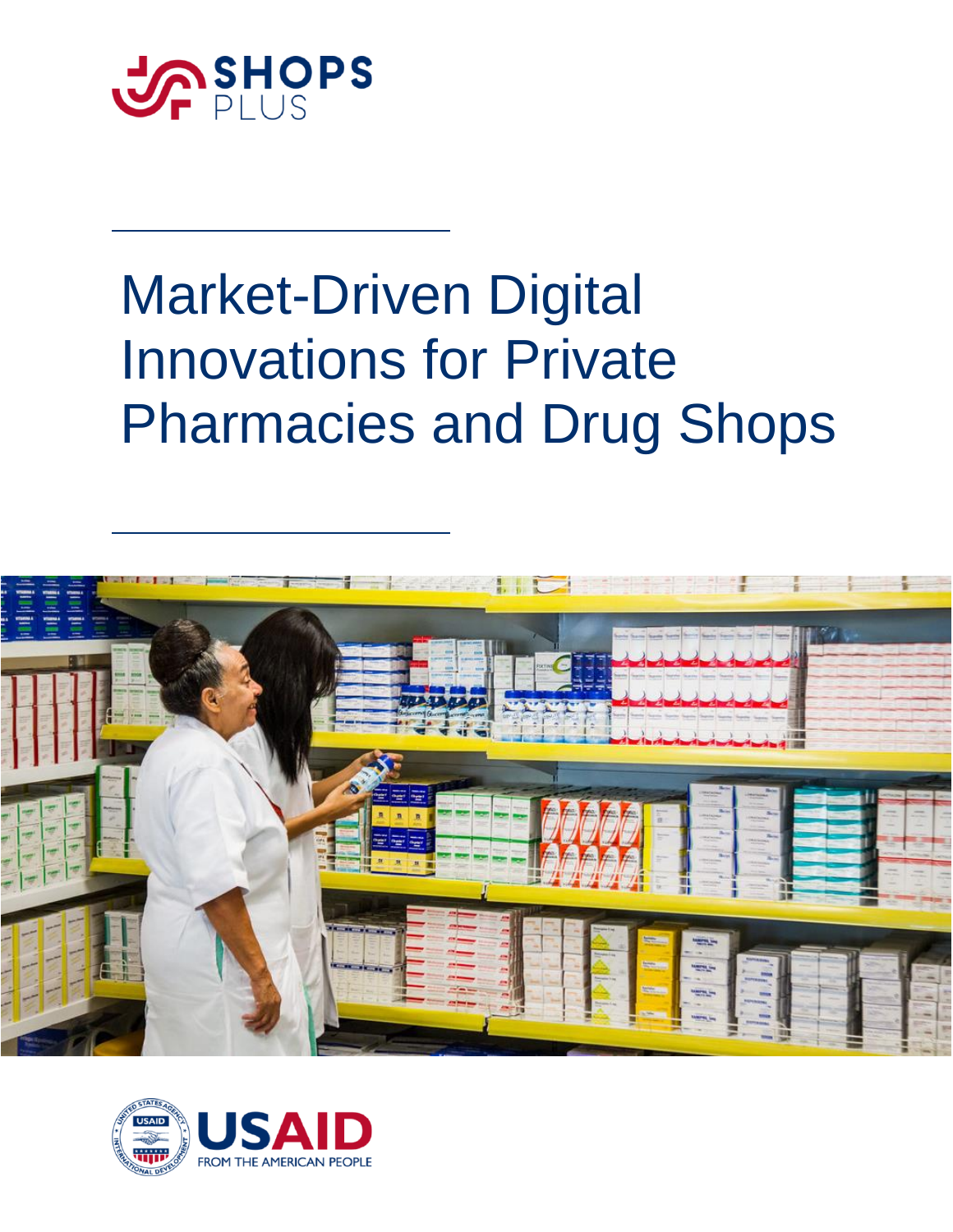The authors gratefully acknowledge the contributions of the key informants in the Annex, who shared critical insights and technical knowledge with the authors of this report.

**Keywords:** digital health, pharmacies and drug shops, private sector

**Recommended Citation**: Mangone, Emily and Mbogo Bunyi. 2021. *Market-Driven Digital Innovations for Private Pharmacies and Drug Shops.* Rockville, MD: Sustaining Health Outcomes through the Private Sector Plus Project, Abt Associates Inc.

**Cooperative Agreement**: AID-OAA-A-15-00067

**Submitted to**: Elaine Menotti, AOR, Service Delivery Improvement Division, Office of Population and Reproductive Health, USAID

**About SHOPS Plus**: Sustaining Health Outcomes through the Private Sector (SHOPS) Plus is USAID's flagship initiative in private sector health. The project seeks to harness the full potential of the private sector and catalyze public-private engagement to improve health outcomes in family planning, HIV/AIDS, maternal and child health, and other health areas. SHOPS Plus supports the achievement of US government health priorities and improves the equity and quality of the total health system.

**Cover Photo**: Presidencia República Dominicana



Abt Associates Inc. 6130 Executive Boulevard Rockville, MD 20852 USA Tel: +1.301.347.5000 abtassociates.com

American College of Nurse-Midwives | Avenir Health Broad Branch Associates | Banyan Global | Insight Health Advisors Iris Group | Population Services International | William Davidson Institute at the University of Michigan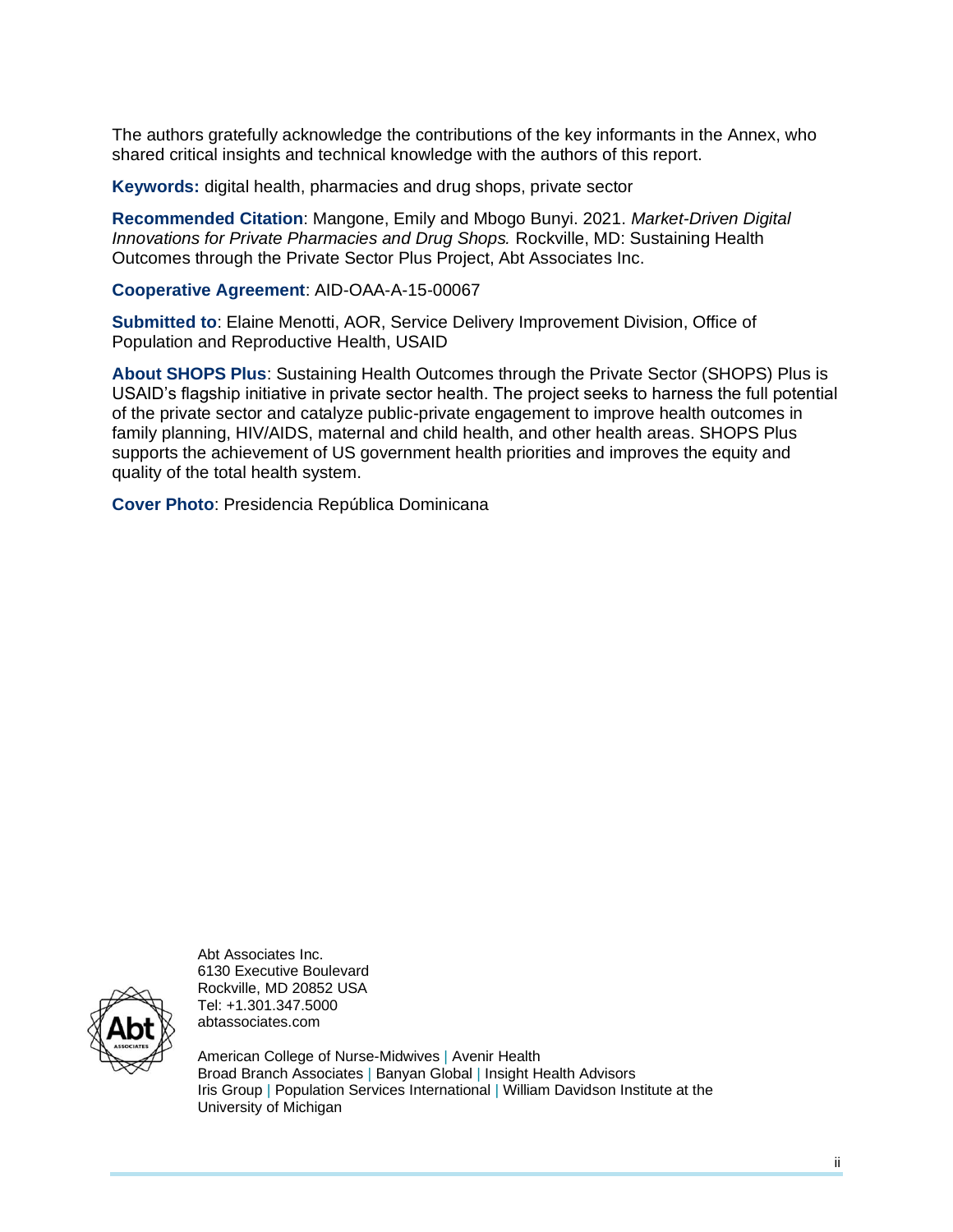# Market-Driven Digital Innovations for Private Pharmacies and Drug Shops

This report is made possible by the support of the American people through the United States Agency for International Development (USAID).The contents of the report are the sole responsibility of Abt Associates and do not necessarily reflect the views of USAID or the United States government.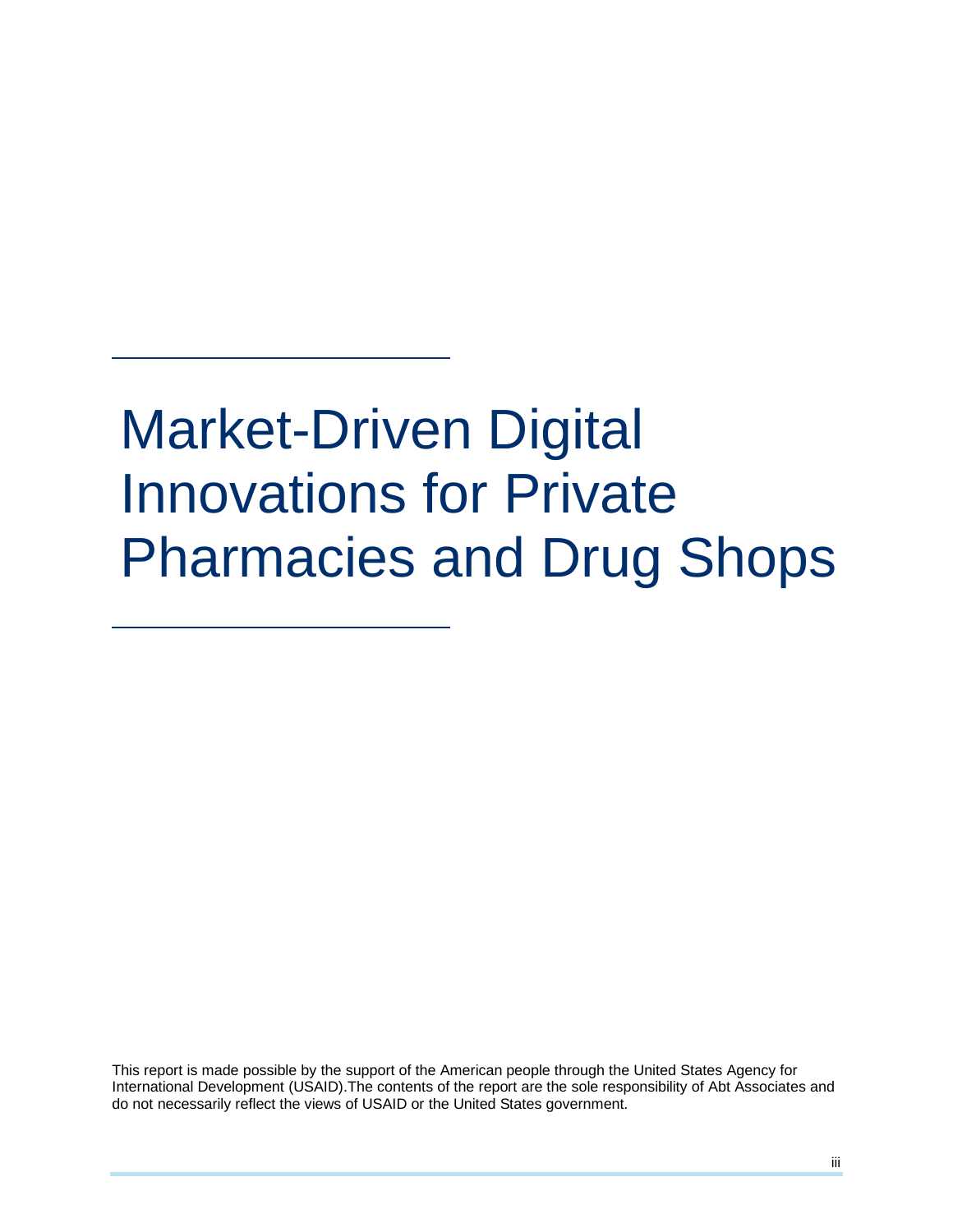# **Contents**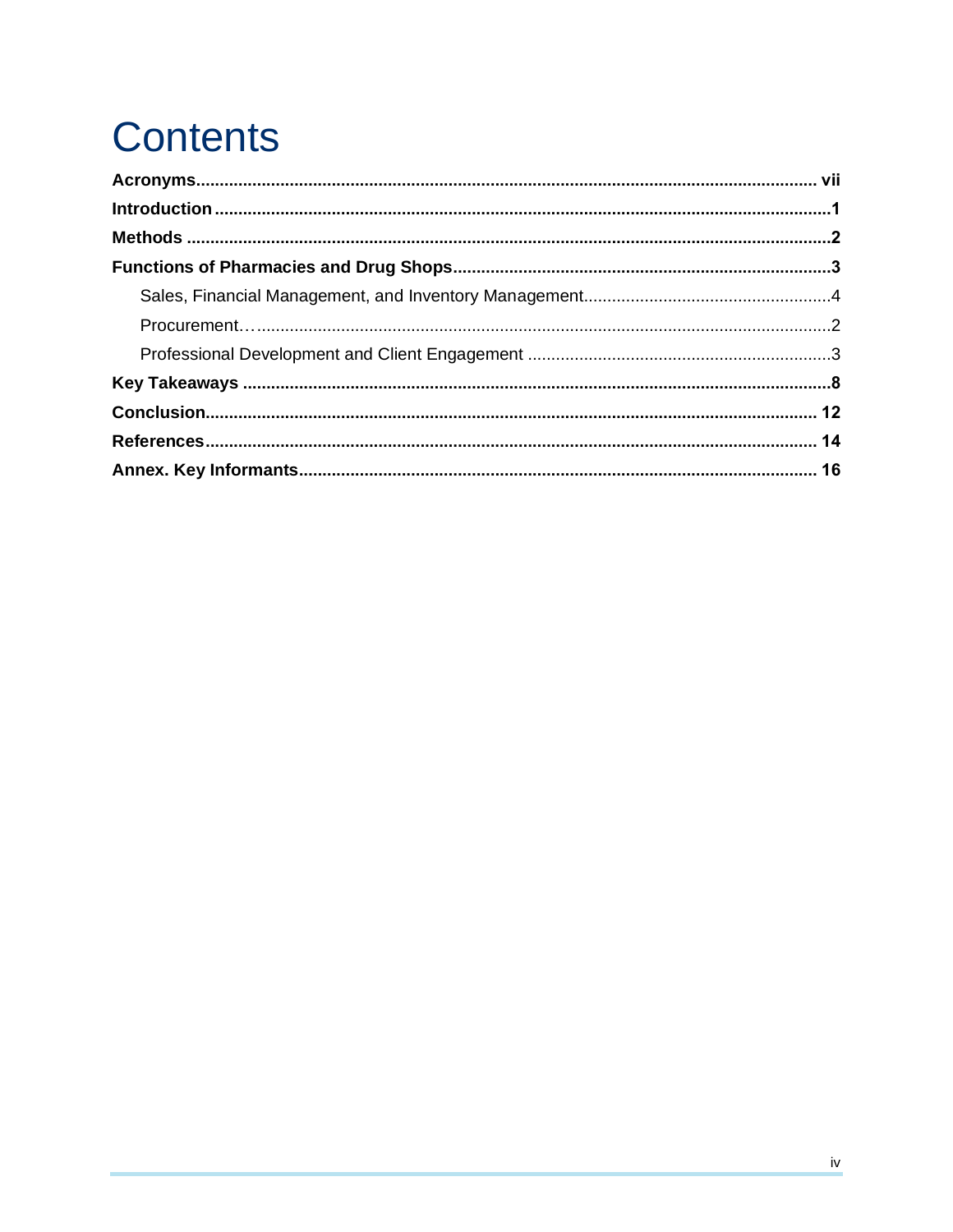# **Tables**

|--|--|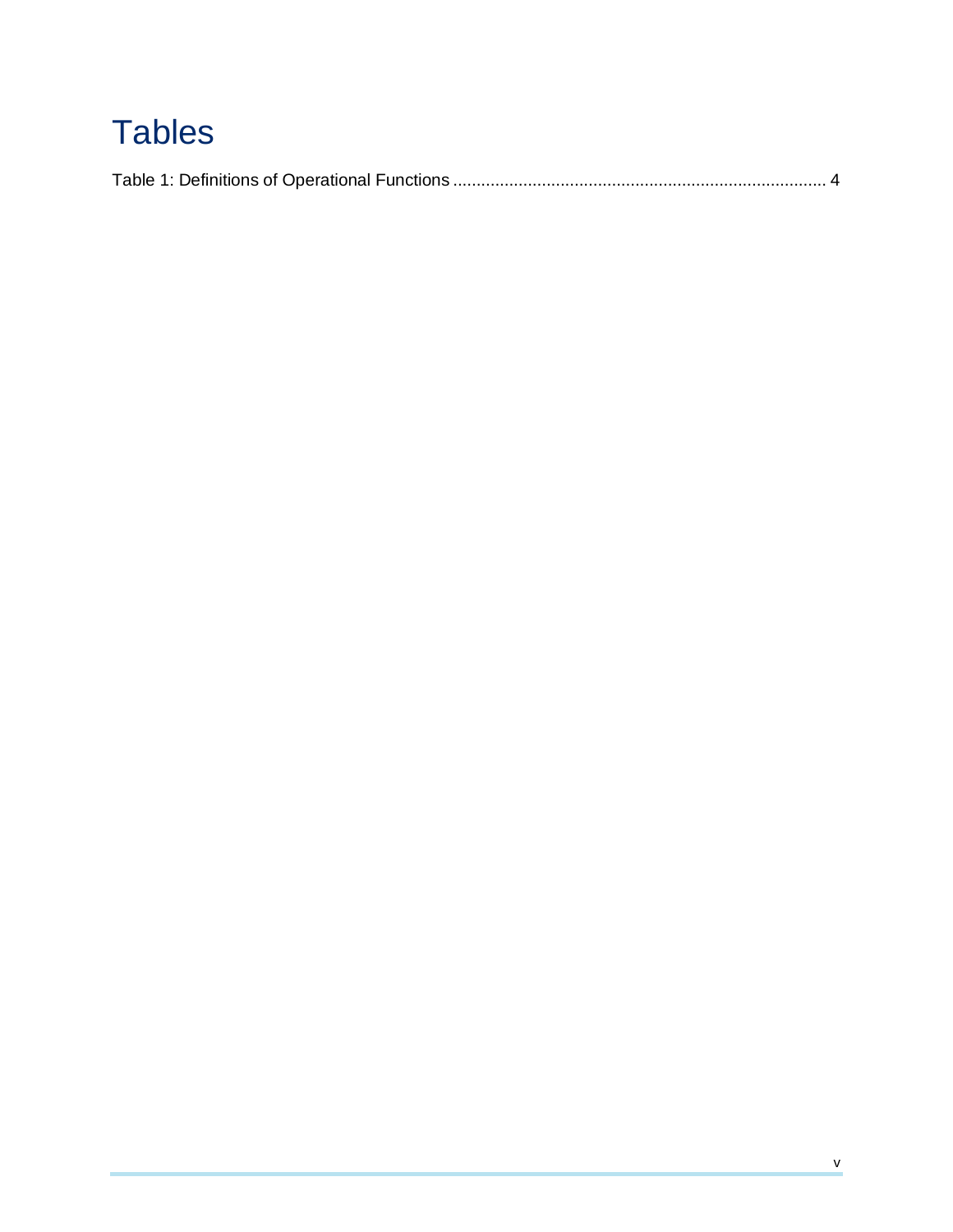# Figures

| Figure 1: Logic framework linking digital solutions for pharmacies and drug shops to healthy |  |
|----------------------------------------------------------------------------------------------|--|
|                                                                                              |  |
| Figure 2: Functions of pharmacies and drug shops that benefit from digitization 3            |  |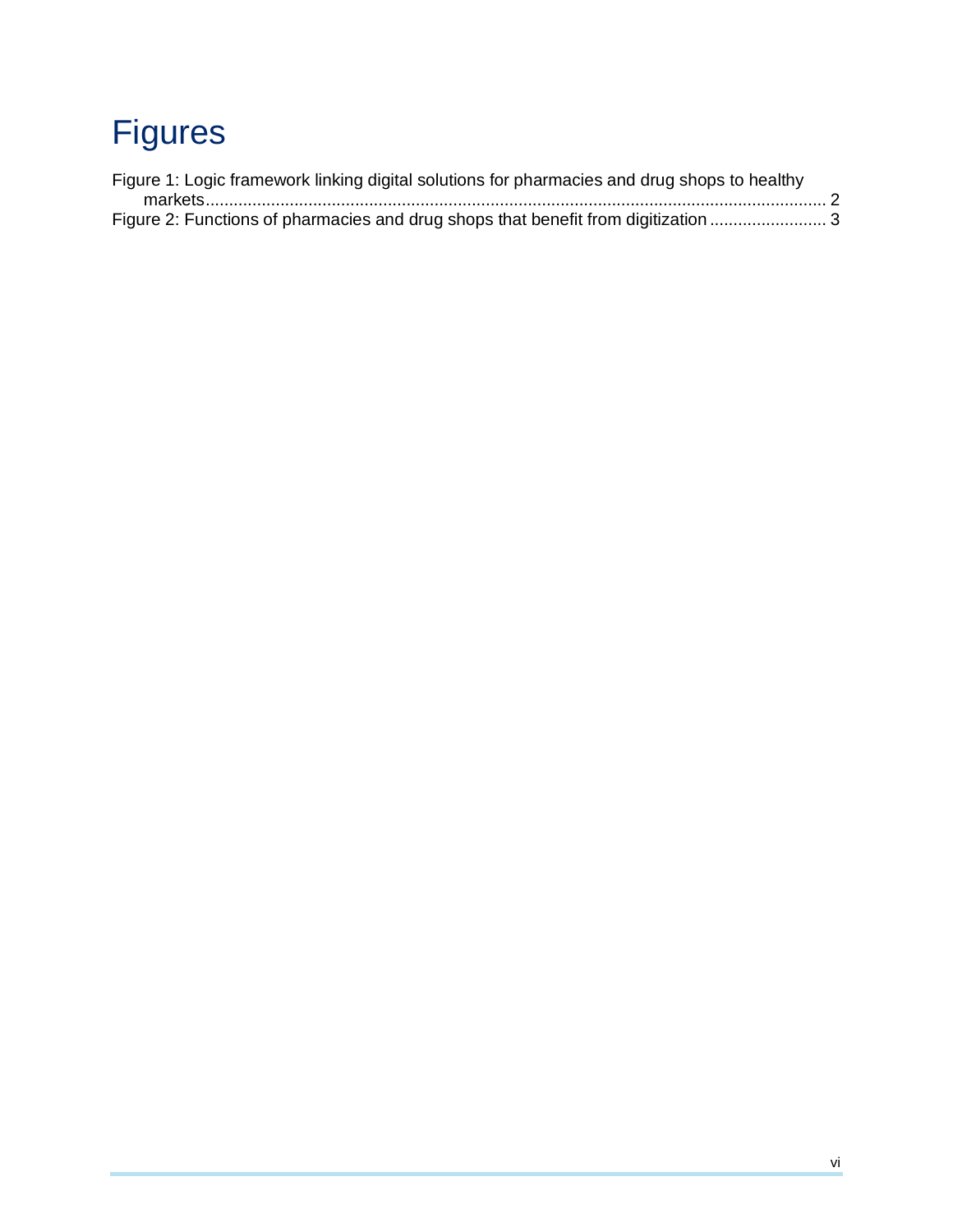# <span id="page-6-0"></span>Acronyms

| <b>ADDO</b>       | <b>Accredited Drug Dispensing Outlet</b>              |
|-------------------|-------------------------------------------------------|
| <b>CPD</b>        | <b>Continuing Professional Development</b>            |
| <b>LMIC</b>       | Low- And Middle-Income Country                        |
| <b>POS</b>        | Point of Sale                                         |
| <b>PPMV</b>       | Patent and Proprietary Medicine Vendor                |
| <b>SHOPS Plus</b> | Sustaining Health Outcomes through the Private Sector |
| <b>SaaS</b>       | Software as a Service                                 |
| TB                | <b>Tuberculosis</b>                                   |
| <b>USAID</b>      | United States Agency for International Development    |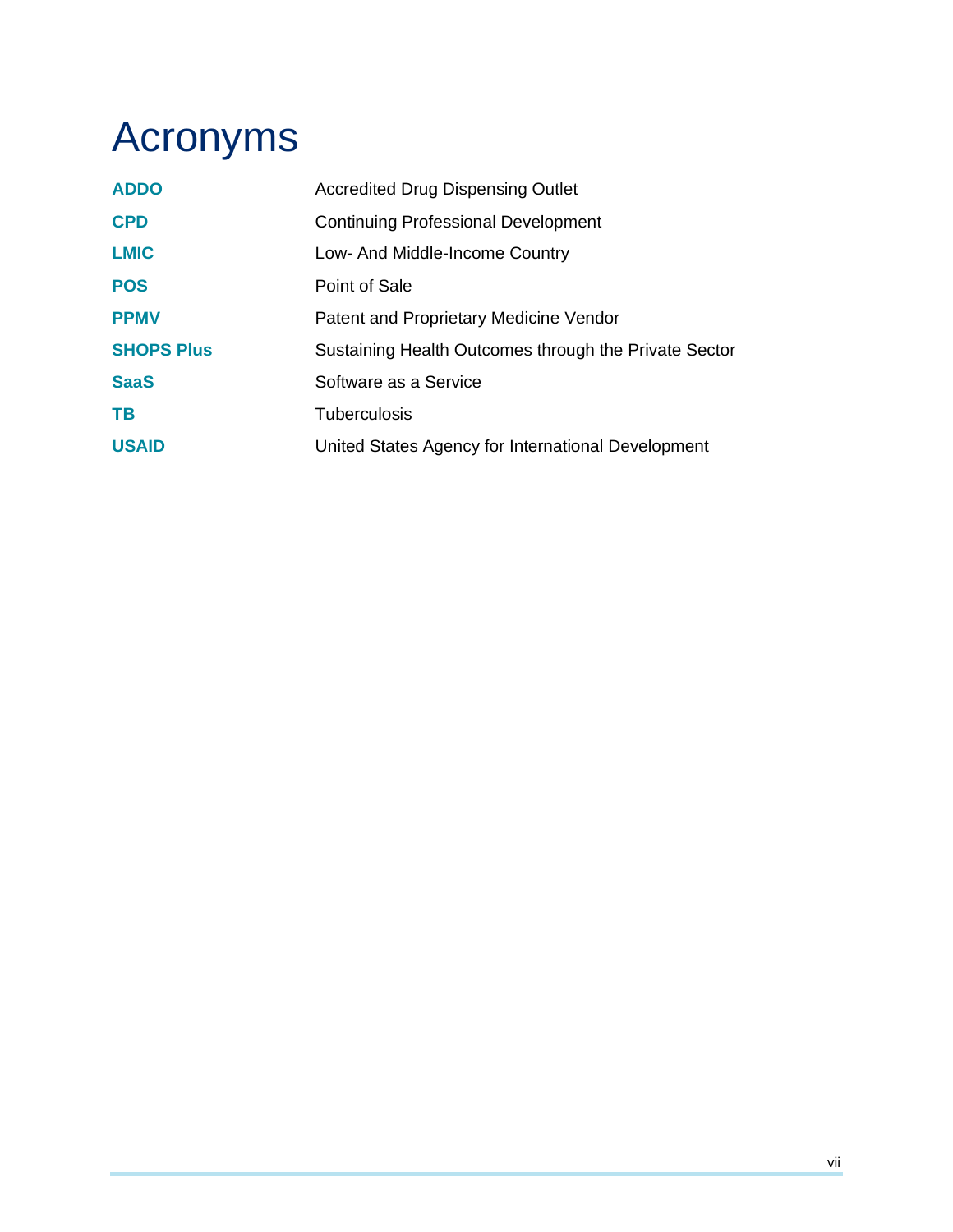# <span id="page-7-0"></span>Introduction

Globally, the production, delivery, and consumption of health information, products, and services is in the middle of a historic digital transformation. Electronic health management information systems have revolutionized how countries collect, manage, and use health data and respond to population health needs and crises. Clinical facilities can digitally monitor and predict patient needs and commodities. Public and private health insurers have digitized enrollment, invoicing, and claims-processing functions to improve participation and increase the speed of reimbursement. Health workers can use mobile-enabled decision-aids to screen, diagnose, and engage with patients virtually. And individuals can participate more fully in their well-being through wearable health technologies, digital health applications, artificial intelligence chatbots, e-commerce platforms, mobile-enabled enrollment in health insurance, and other innovations. The potential benefits of digitization in the health sector include the democratization, systemization, and improved use of health information, increased access to essential health products and services, improved efficiency and decreased costs across the supply chain, higher quality, and satisfaction across the continuum of care, and, ultimately, better health. Yet this digital transformation is happening unevenly, with more rapid advances and adoption of technology occurring in high-income settings and among larger health facilities and health systems. To ensure that the poorest and most vulnerable populations realize the benefits of the digital health revolution, the acceleration of this digital transformation among frontline facilities in low- and middle-income countries (LMIC) should be a priority.

Private pharmacies and drug shops are important sources of health information, products, and services in LMIC (Bradley, Rosapep, and Shiras 2018; SHOPS Plus 2020). These outlets provide essential and complementary health resources in environments with significant constraints on public health services, and they are often the first point of contact for health care. As one example, an analysis of recent Demographic and Health Surveys data from 36 LMIC found that 41 percent of women bought their contraceptives at pharmacies or drug shops (SHOPS Plus 2020). However, these outlets are often fragmented, independently owned and operated, which means that operational best practices, systems, and tools are not in place. Additionally, these outlets often operate in settings where there is minimal awareness, capacity, or capital for investments in technologies that support the core functions of these health businesses. Operational inefficiencies detract from the quality, profitability, and scale of health outlets, which ultimately undercuts both revenue and public health objectives of pharmacists and drug shops proprietors (Miller and Goodman 2016; Wafula, Miriti, and Goodman 2012).

Market-based digital solutions that use business models and market forces to incentivize the use of supportive technologies at private health outlets are a promising and sustainable approach to encouraging digital transformation in the private sector. Leveraging technological innovations in pharmacies and drug shops has the potential to create operational efficiencies, improve the quality and quantity of products and services offered, and generate more revenue. For example, pharmacies in Latin America have expanded in size and products offered by driving scalable growth through automated inventory management systems and e-commerce services (Combet, Callahan, and Sanchez 2020). Figure 1 offers a logic model for how operational efficiencies and improvements among private pharmacies and drug shops can lead to more effective participation in health markets and improved health outcomes.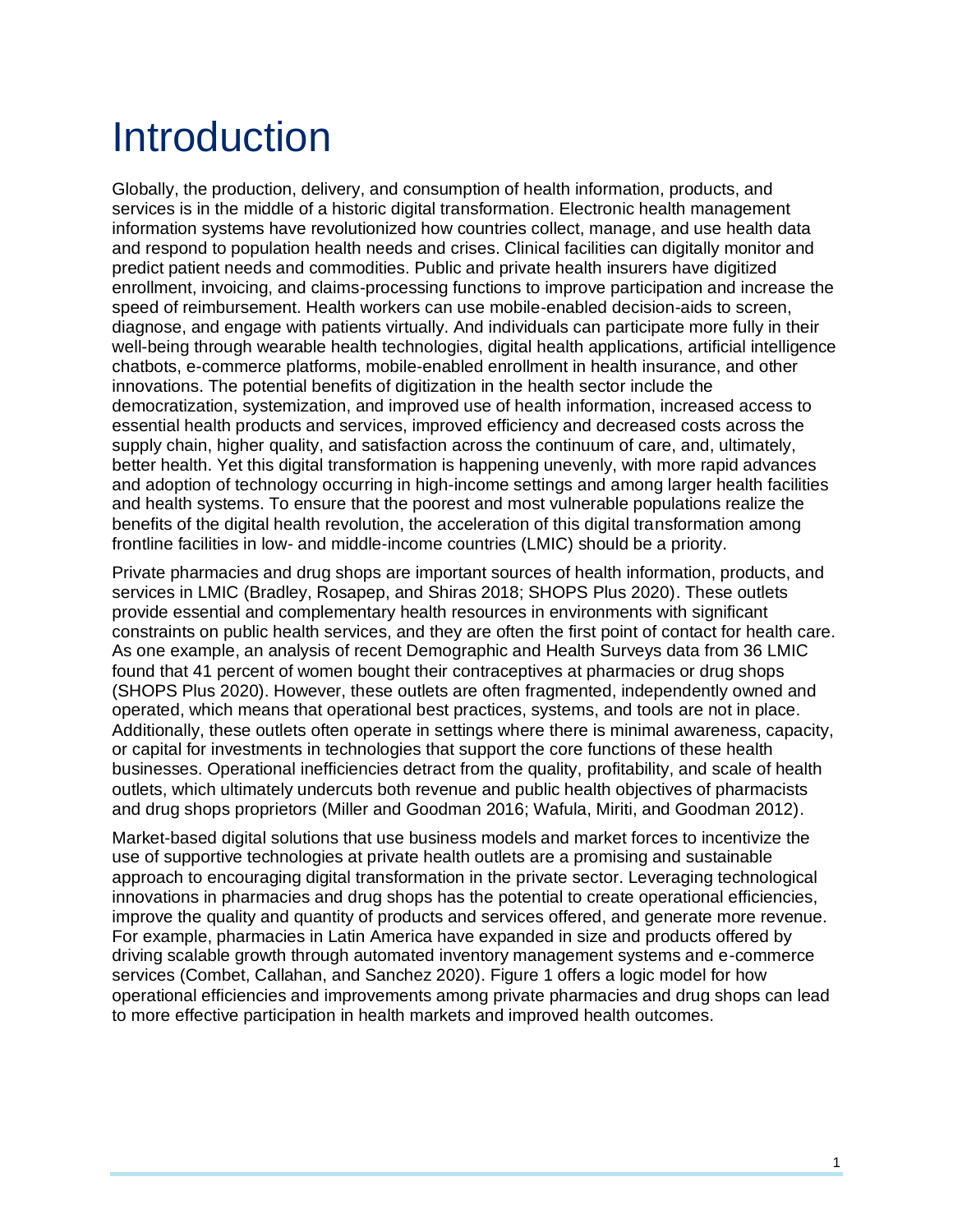### <span id="page-8-1"></span>**Figure 1: Logic framework linking digital solutions for pharmacies and drug shops to healthy markets**

•Private drug shops and pharmacies are a significant source of health information, products, and services.

- •Digital tools improve the operational functions of sales, financial management, inventory management, procurement, professional development, and client engagement.
- •Operational advances lead to outlet improvements including increased revenue, higher-quality products and services, fewer stockouts, increased client satisfaction, improved oversight, and data-driven decision making.

•Outlet improvements result in more effective participation in health markets and improved health outcomes.

The objective of this brief is to provide examples of market-driven digital innovations that support one or more operational function of private pharmacies and drug shops in LMIC. The primary audiences for this brief are private pharmacy and drug shop proprietors with traditional brick-and-mortar storefronts who may benefit from the adoption of digital tools and approaches that improve the quality, efficiency, and scale of their operations. Secondary audiences for this brief are donors and implementing partners who seek to advance sustainable private sector participation in total health markets. This brief does not attempt to catalogue all digital innovations for pharmacies and drug shops but instead identifies examples of innovative models to encourage adoption, scale, and replication. Finally, this brief does not focus on e-commerce models<sup>1</sup> or digital solutions that are not primarily for use by pharmacists and drug shop proprietors (e.g., digital tools that primarily serve wholesalers, manufacturers, patients, etc.). We conclude by summarizing the state of the art and highlighting gaps and opportunities for further digital innovation.

# <span id="page-8-0"></span>**Methods**

SHOPS Plus conducted a search of the grey literature and complemented the search with more than 30 interviews with key informants from pharmacies, drug shops, and digital health innovators from diverse global settings. A full list of key informants is provided in the Annex.

Examples include MyDawa.com in Kenya and Kasha.rw in Rwanda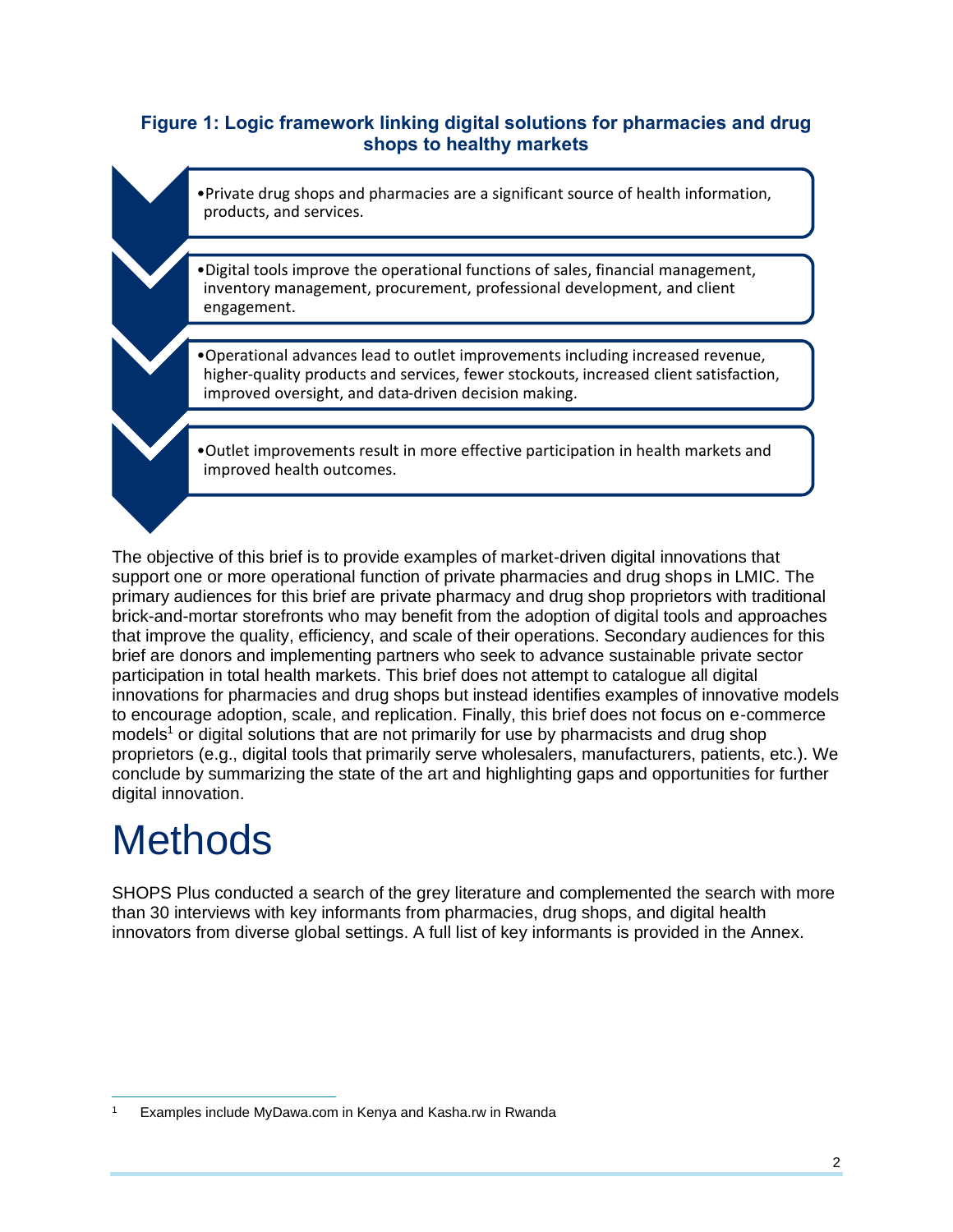# <span id="page-9-0"></span>Functions of Pharmacies and Drug Shops

Through discussions with pharmacists, drug shop proprietors, pharmacy and drug shop associations, and digital health innovators in emerging markets, we identified six core operational functions of pharmacies and drug shops that benefit from some level of digitization (Figure 2). These functions include sales, financial management, inventory management, procurement, professional development, and client engagement. A functional definition used in the discussions with stakeholders and in writing this paper is provided in Table 1. While the operations of pharmacies and drug shops are not identical and certainly extend beyond these six functions, these functions are cross-cutting and relevant to some extent to both pharmacies and drug shops. In the following case studies, we highlight innovative digital tools that have emerged to play a supportive role for these functions and discuss their utility to pharmacies, drug shops, or both.



<span id="page-9-1"></span>**Figure 2: Functions of pharmacies and drug shops that benefit from digitization**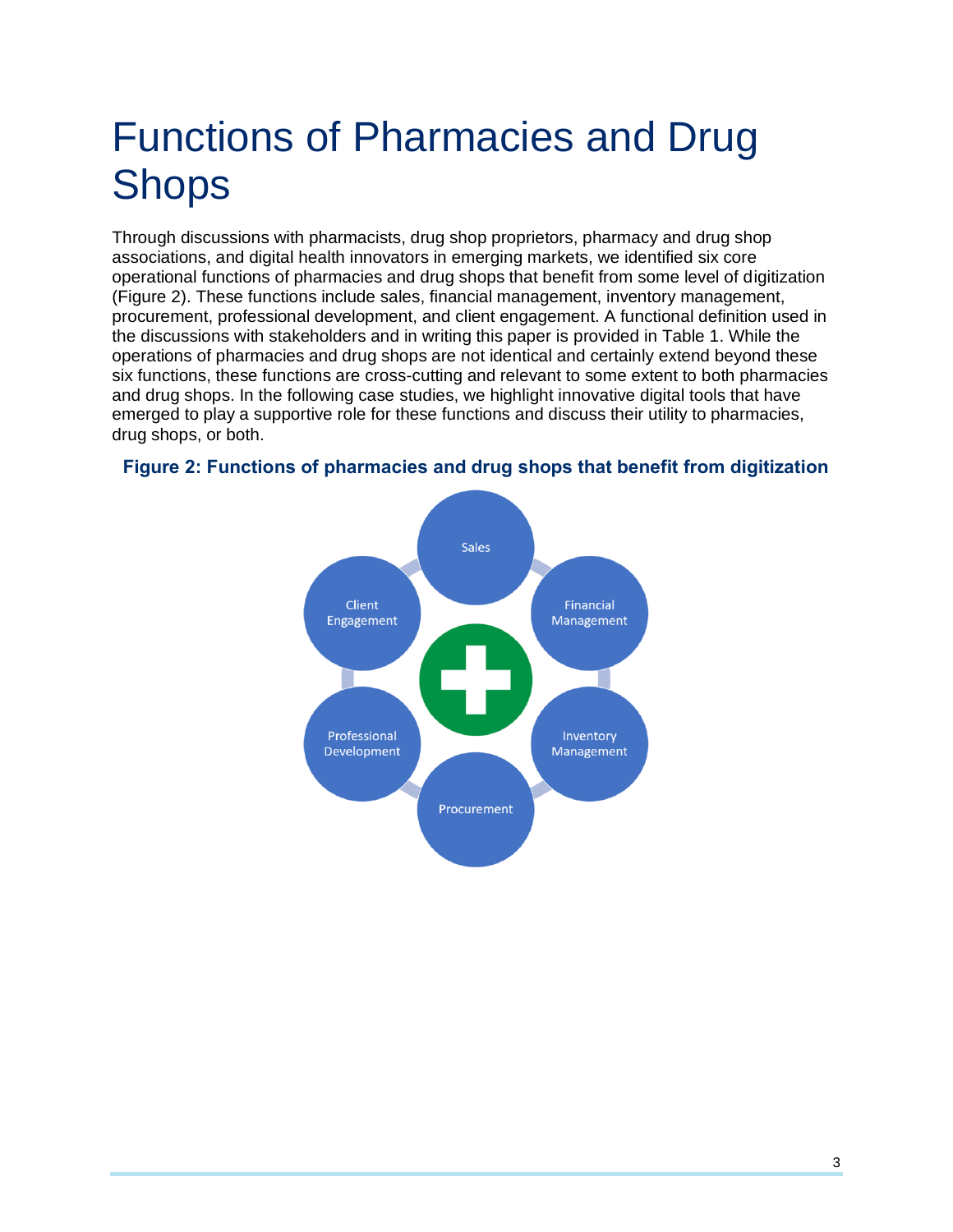| <b>Operational Function</b> | <b>Definition</b>                                                                                                              |
|-----------------------------|--------------------------------------------------------------------------------------------------------------------------------|
| <b>Sales</b>                | Activities related to the sale of products and receipt of payment                                                              |
| Financial management        | Activities related to tracking revenue, profits, debits, credit, losses, loans,<br>and other monetary and in-kind transactions |
| Inventory management        | Activities related to the managing the level, movement, condition, and<br>quality of stock                                     |
| Procurement                 | Activities related to the sourcing, ordering, purchase, delivery, and quality<br>control of stock                              |
| Professional development    | Activities related to pharmacy or drug shop staff knowledge, education,<br>and training                                        |
| Client engagement           | Activities related to client communication, screening, diagnosis, referral,<br>loyalty, and marketing                          |

### <span id="page-10-1"></span>**Table 1: Definitions of Operational Functions**

# <span id="page-10-0"></span>**Sales, Financial Management, and Inventory Management**

Sales, financial management, and inventory management are interconnected functions, and many digital tools assist with more than one of these functions. Point of sale (POS) systems support the sales function and help pharmacies and drug shops electronically accept and process client payments (cash, credit, debit, mobile) for products. These transactions can then serve as inputs into financial management systems and inventory management systems, which can then inform procurement systems. POS systems can be used as a standalone software including mobile applications, or they can be pre-loaded on hardware (kiosks, tablets). A myriad of commercial POS systems is available globally; the systems are general but can be tailored to the needs of pharmacies or drug shops in a specific country.

Digital financial management and accounting tools are intended to help pharmacists and drug shop proprietors understand the financial health of their businesses, including revenues, profits, losses, credits, and debts. Many inventory and POS tools offer some level of financial management, oversight, and reporting. In addition to inventory and sales management platforms with integrated financial management tools, some pharmacies and drug shops use non-health-specific software like Microsoft Excel or local accounting software.

POS, financial management, and inventory management platforms are more common among larger pharmacies with greater resources than in smaller drug shops, but smaller pharmacies and drug shops also see the potential utility in these digital tools. The chairman of the Nyamagana District Accredited Drug Dispensing Outlet (ADDO) Association in Tanzania noted that financial management was the "ndio 'uti wa mgongo" (backbone of a business) and that digital systems provide greater visibility on the financial health of their business. In this section, we provide two examples of digital tools that support these functions in diverse global settings.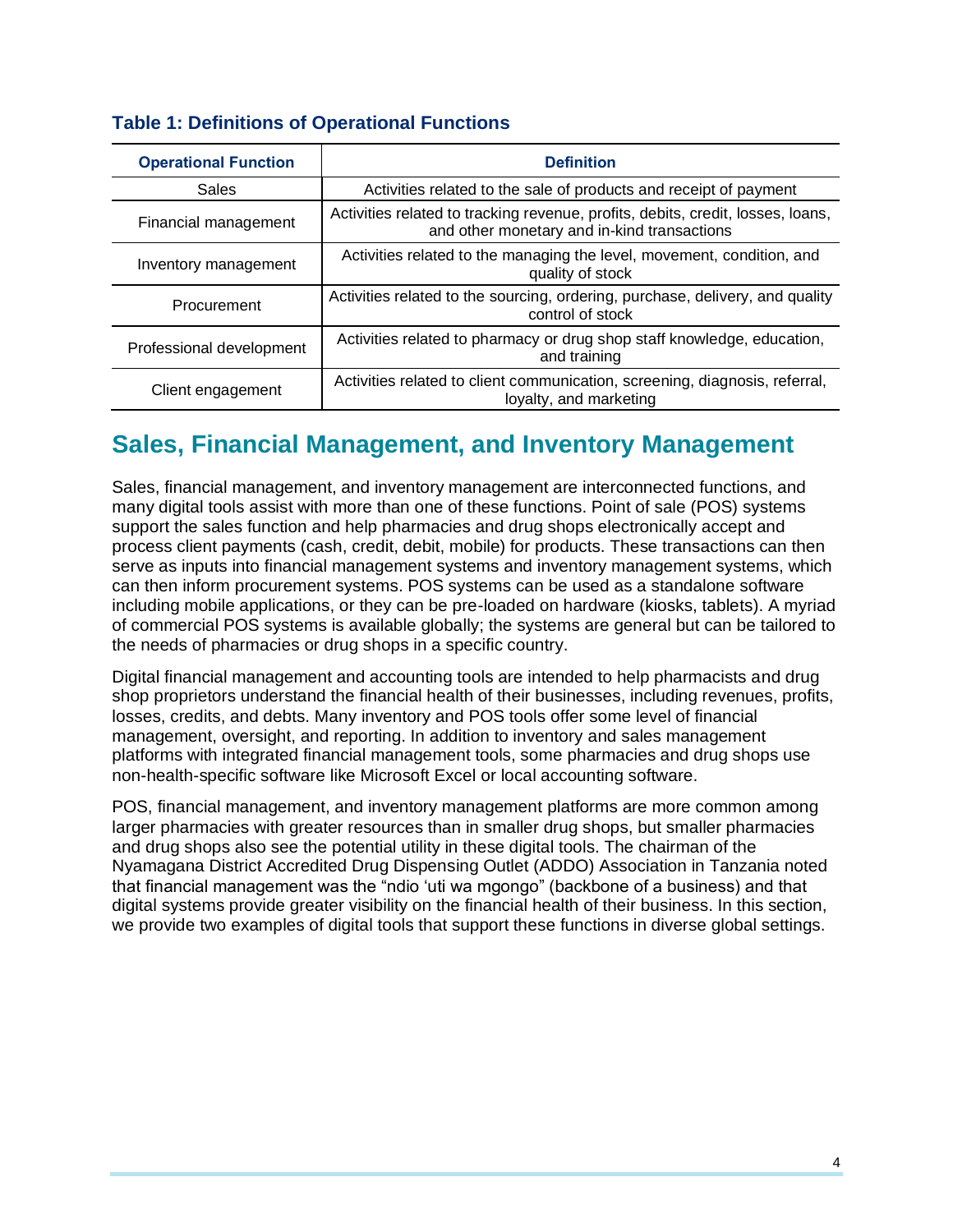## **Maisha Meds: A last-mile POS and inventory management app in sub-Saharan Africa**

*Geographic presence: Ethiopia, Kenya, Nigeria, Uganda, Tanzania, and Zambia Where to access: Google Play Store Intended users: Pharmacies and drug shops Purpose: POS and inventory management Cost to user: Free; additional costs for training and hardware as needed Website: <https://maishameds.org/>*

Maisha Meds is a mobile application for Android devices available for free on Google Play. It can be used as a POS, inventory, and financial management system in last-mile clinics, pharmacies, and drug shops in Ethiopia, Kenya, Nigeria, Uganda, Tanzania, and Zambia. Maisha Meds was developed with small independent facilities in mind; it works offline and on even the most basic Android devices. One notable feature of



Maisha Meds is that it includes a comprehensive drug list of all registered pharmaceutical products including brands and forms (e.g., pill vs. liquid, strength, package size) in each country, comprising tens of thousands of entries. This makes it easier for users to select the appropriate product for sale and identify the exact product that needs to be restocked. The app also provides some consumer insights by tracking patient ID, name, age, and gender.

Launched in 2018, the use of Maisha Meds is still small scale; it is used by approximately 500 facilities across all markets, with drug shops comprising approximately a quarter of these users. While many of the outlets using Maisha Meds are affiliated with a donor-funded project, this is not a requirement. Outlets that are partnered with a donor-funded project can procure commodities through Maisha Meds and also benefit from incentives and donor subsidization of certain products at the POS. The mobile app can be paired with at-cost training, stock assessments, and hardware (tablet, stand, and lock), totaling approximately US\$200. The Maisha Meds mobile app is freely available to users because the nonprofit organization that developed it generates its revenue through technical assistance to donor-funded projects that use the app. A secondary source of revenue is through the sale of data insights to donors.

#### **Samuel Biganio, Chairman of the Nyamagana District ADDO Association**

As the Chairman of the Nyamagana District ADDO Association in Tanzania, Mr. Samuel Biganio noted that most ADDOs in his district use paper-based ledgers and counter books and therefore have many difficulties managing their inventories as well as the performance of their businesses. When he adopted Maisha Meds in his ADDO, he was able to identify items that were nearly out of stock, compare purchase prices from different wholesalers, review historical purchase prices, and get a clear visibility of the growth (or lack thereof) of his business. He also liked that he could monitor inventory and sales activities remotely. While Mr. Biganio believes that overall, the app has helped his business, he felt that he could benefit from more training and technical support. Ultimately, he believes that digital solutions like Maisha Meds offer useful operational visibility to small business owners.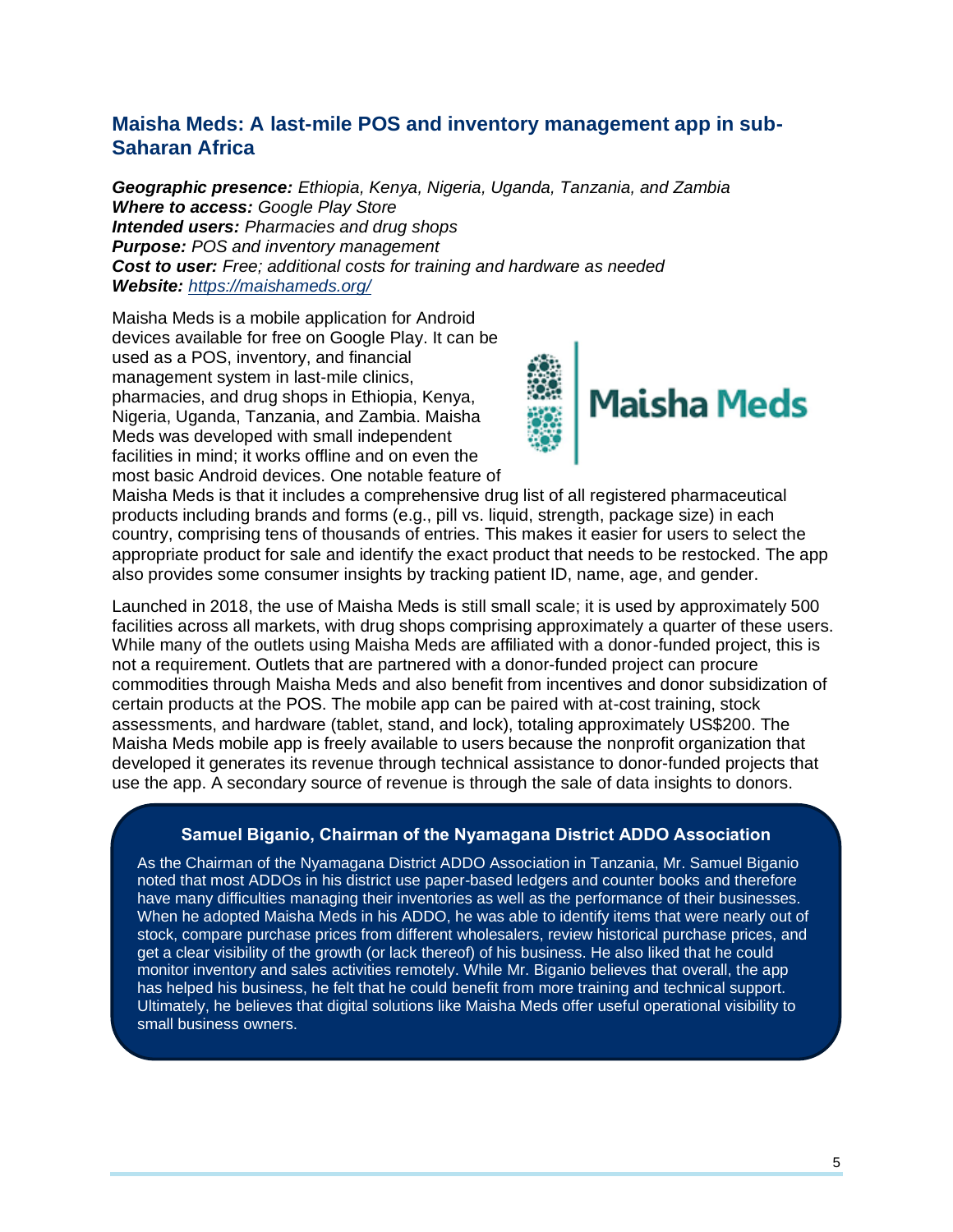### **mSupply: A global full spectrum supply chain tool**

*How to access: mSupply website Intended users: Pharmacies; relevant to drug shops Purpose: Inventory management Cost to user: Free desktop version; \$800/year single user; \$2400/year multiuser Website: <https://www.msupply.org.nz/>*

mSupply is an inventory control system that can be used by individual pharmacists, dispensaries, and pharmaceutical distributors as well ministries of health as a complete supply chain tool. Initially developed in Nepal in 1998, mSupply is currently used primarily by ministries of health in more than 30 LMIC. mSupply has a graphical interface that helps orient new users who are not experienced with computers, and it can be configured to fit different workflows. The tool helps users manage inventory, purchase orders, incoming goods, and reporting using a first expiry, first out ("FEFO") approach. mSupply is functional offline to facilitate use in rural and lastmile settings. Users can also conduct some financial



management tasks, including budgeting, receiving payments from customers, managing a cash register, and issuing receipts. However, developers acknowledge that it might not fully replace a proper bookkeeping package. mSupply is offered as a software license for both Android and desktop, but there is a free version that is available for desktop only. Support and maintenance are annual payments, but they are optional and mSupply will continue to operate normally without those costs. While most paid users are in the public health sector, a number of private pharmacy clients also have successfully adopted the free version to support their practices.

#### **Pharmacist Sunil Koju, Pharmacist and Director, Astamangal Pharmacy, Kathmandu**

Pharmacist Sunil Koju works as a manager" at a nonprofit hospital and runs his own small private pharmacy in Nepal. He discovered mSupply while looking for inventory management systems for the hospital. While the hospital ultimately needed a more integrated system that included electronic medical records, Dr. Koju felt that the free version of mSupply would help his private practice with inventory management and billing. Previously, the only digital tool he had used in his private practice was Excel for bookkeeping. mSupply's graphical interface was easy to set up and Dr. Koju has been able to use the system without any technical support. He believes that mSupply has benefited his practice, and he especially appreciates the information it provides on drug interactions, the prescription records system, and the dashboards. Dr. Koju did note some challenges, however. The administrative part of mSupply is international, not specific to Nepal, which means it cannot be used for legal purposes and is not recognized by the Inland Revenue Department for electronic billing. Additionally, the free version is not mobile enabled, and it makes his computer run slowly. As a pharmacist, Dr. Koju recommends mSupply for smaller community pharmacies.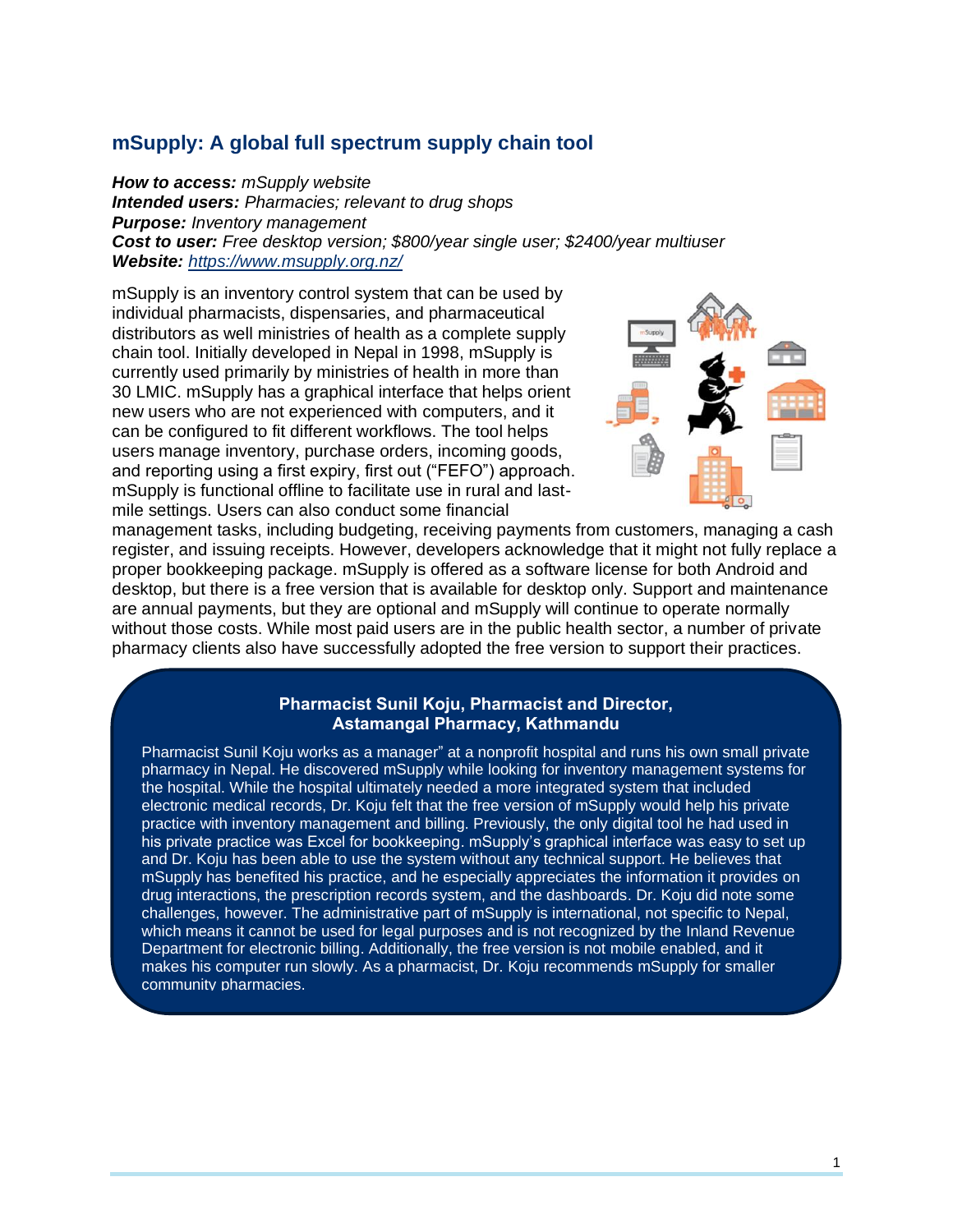# <span id="page-13-0"></span>**Procurement**

The procurement function of pharmacies and drug shops includes activities related to the sourcing, ordering, purchase, delivery, and quality control of stock. Pharmacists and drug shop proprietors must ensure that their shelves are stocked with products and commodities that are responsive to the demands of their clients in terms of quantity and quality. In its most basic form, stocktaking is done with pen and paper, and procurement is completed by making phone calls to local wholesalers, manufacturers, or other distributors. However, these processes lack transparency, and small errors can lead to delays and stockouts. As with patient-facing ecommerce models, digital marketplaces for procurement can expedite the purchase and delivery of products and improve oversight and quality. Revenue models for digital procurement tend to be driven by the volume of products ordered rather than license, Software as a Service (SaaS), or other models so digital innovations in this space tend to focus more on larger and more formal private health outlets like pharmacies. However, the relevance of these digital innovations to drug shops is obvious. Drug shops would benefit from e-procurement models and marketplaces that offered a broader product offering than pharmaceuticals.

## **DrugStoc: An e-procurement tool for pharmacies in Nigeria**

#### *Geographic presence: Nigeria*

*Where to access: Google Play Store, Apple App Store, DrugStoc website Intended users: Pharmacies, with potential for drug shops Purpose: Procurement Cost to user: Free to register, percentage fee on purchases Website:* <https://www.drugstoc.com/>

DrugStoc is a venture-backed cloud-based distribution platform in Nigeria that connects pharmacies and clinics with high-quality health commodities. The platform was developed in 2015 to increase the transparency of commodity prices, reduce the circulation of counterfeit and substandard drugs, and reduce costs for pharmacies and ultimately patients. DrugStoc purchases directly from manufacturers, pharmaceutical companies, and importers to ensure that drugs are high quality and to reduce wholesaler price mark-up. Because DrugStoc aggregates demand, the company has greater purchasing power and is able to take a percentage of sales without increasing the overall price. For this reason, use of the platform is free to users. Users can access the platform through the mobile application or via a secure website to compare prices, order products, track the free, 24-hour delivery, and manage invoices. DrugStoc offers a credit-based system so that users do not pay for products until they are sold. Access to this financing mechanism



gives users more financial freedom and flexibility and reduces stockouts due to revenue fluctuations. Currently, there are more than 3,000 registered users of DrugStoc and approximately 2,500 of these users purchase products on a monthly basis. Approximately 75 percent of users are pharmacies, and the rest are medical professionals. DrugStoc verifies that all users are registered, licensed pharmacists or medical professionals. When asked about the possibility of expanding DrugStoc clientele to include drug shops (called patent and proprietary medicine vendors, or PPMVs, in Nigeria), the founders noted that DrugStoc was currently highly tailored to registered pharmacies and that marketing the tool to drug shops would require some rethinking and redesign of both the digital platform and their protocols. They acknowledged that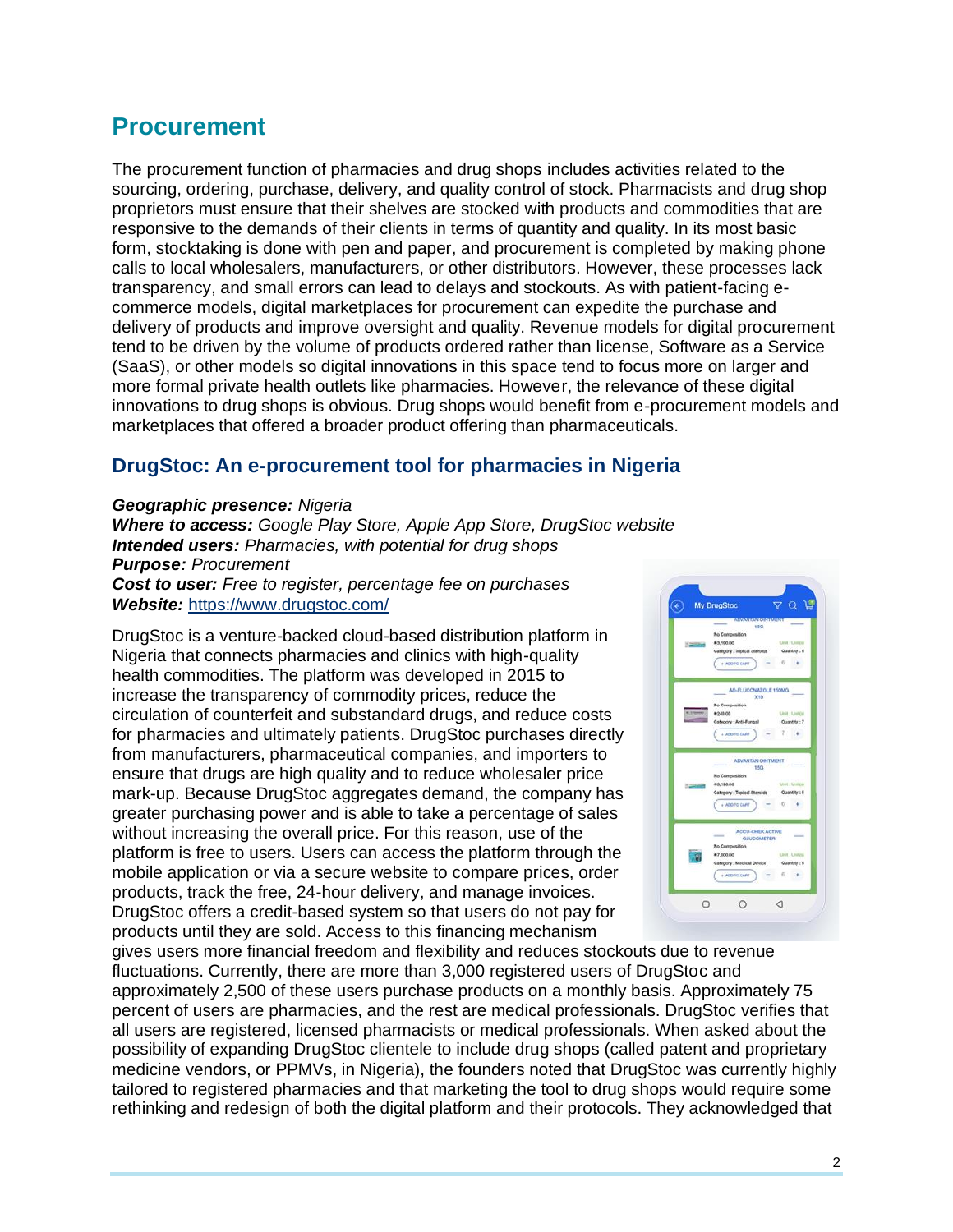a tool like DrugStoc would be potentially very useful for PPMVs and that there was certainly market potential.

#### **Pharmacist Adebola Adeyemi, Pharmacy Manager, Jadanet Pharmacy, Abuja**

*"I started using the DrugStoc mobile app nine months ago when a representative came to my pharmacy and told me about how to use it. The prices are in the competitive range, sometimes even cheaper than I could purchase them previously. I also love the fast and free delivery. I used to pay separately for delivery when I would purchase products before DrugStoc.*

*The reason I love DrugStoc is because it makes it very easy to buy products. You can use the app to see pictures, packaging, pack size, and availability. So, it makes the business of purchasing easy. Before DrugStoc, we used notebooks to write down what we wanted to purchase and then we would take a picture and send it to the wholesalers to get the order. But sometimes the handwriting was bad, or the notes were incomplete, so it was more challenging. I also use DrugStoc when I am with a client to see if the product that they are looking for is available for purchase. This expands the number of products that I can offer my clients without even having it on my shelves.*

*I also use DrugStoc during stocktaking when I see we are running short of a product. However, for inventory management I use Microsoft Excel. I use another application, Store Angel, for point of sale. It would be nice to have one tool that could do everything at once. Something like that would be really nice and we would be willing to pay for it."*

# <span id="page-14-0"></span>**Professional Development and Client Engagement**

Pharmacists and drug shop proprietors differ in their professional development needs but, both cadres can benefit from staying current on best practices, rules, and regulations in their fields. Continuous medical education for providers at both types of outlets assures and improves the quality of health services at these important community-based facilities. Pharmacists are health care professionals whose professional responsibilities and accountabilities include ensuring that clients derive maximum therapeutic benefit from their treatments with medicines. This requires them to keep abreast of developments in pharmacy practice and the pharmaceutical sciences, as well as advances in knowledge and technology relating to the use of medicines. Pharmacists also typically require continuing medical education or continuing professional development (CPD) credits to maintain licensure. Drug shop proprietors do not have the same level of education and licensure requirements but in countries like Tanzania, Uganda, and Liberia, there are opportunities to become an ADDO, which requires training and certification as well. Digital solutions that can streamline e-learning opportunities and certification and create professional networks can be valuable tools for private pharmacies and drug shops that might otherwise spend substantial time and money on professional development.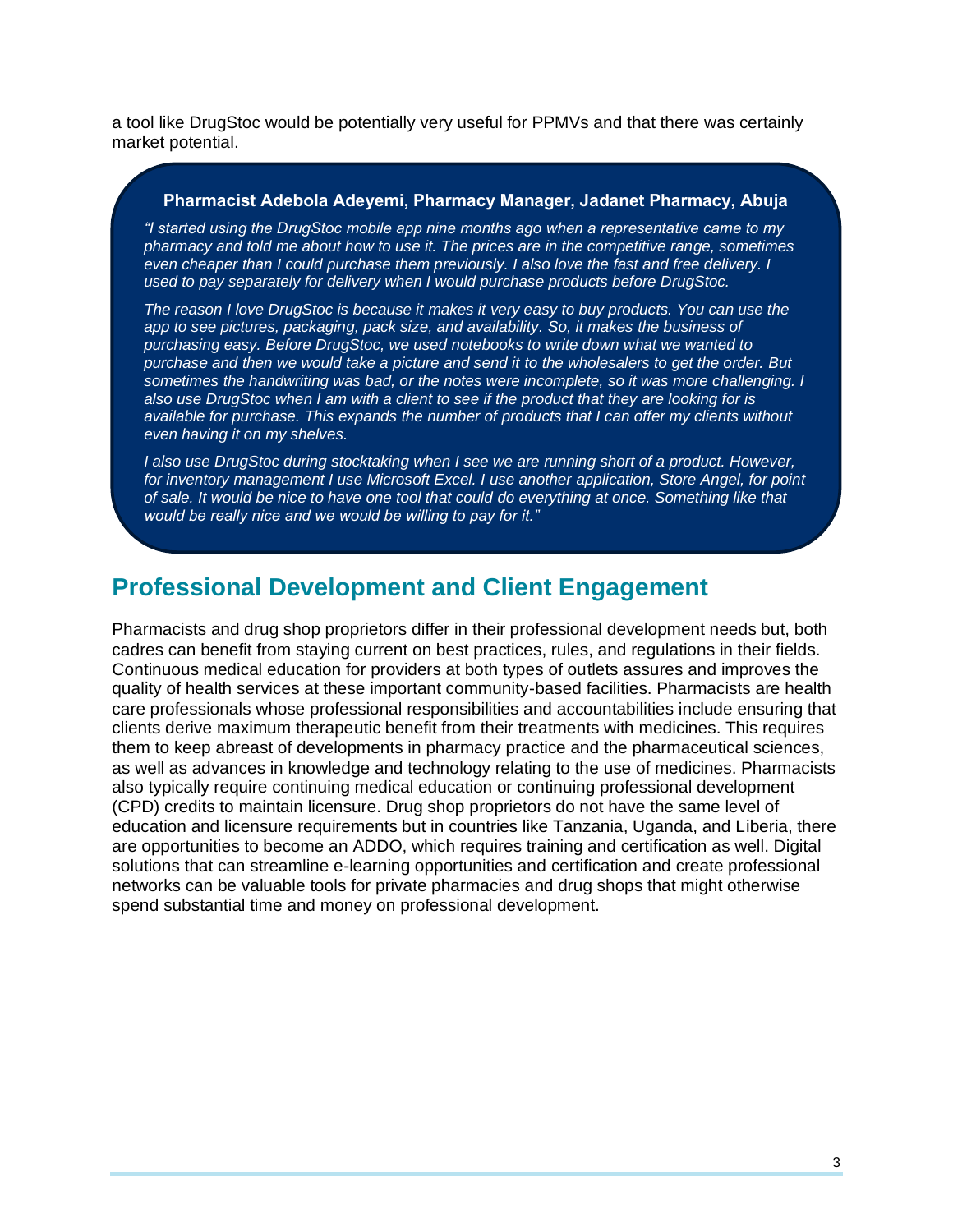Very closely tied to professional development is client engagement. As pharmacist and drug shop professionals improve their knowledge and technical competencies, this translates to an improved ability to engage with clients and to differentiate the quality of their business from surrounding competitors. For pharmacies and drug shops, this can entail screening for health conditions, counseling, testing, advising on which products to purchase, following up on refills, encouraging customer loyalty, and other forms of engagement. Pharmacies and drug shops have demonstrated that they can concurrently advance public health and generate revenue by screening for endemic diseases like tuberculosis (TB), malaria, and diarrheal diseases and then selling rapid diagnostic tests or drugs, or by making paid referrals to health centers (Khan, Salve, and Porter 2015; Lönnroth, Uplekar, and Blanc 2006). Similarly for family planning, pharmacists and drug shop proprietors can counsel clients who then may choose to purchase

#### **Pharmacist Kim Nging Sang, Pharmacy Ponleu Samaki, Phnom Penh**

*"I believe that it will benefit my business in terms of gaining client's trust. When this client gets proper treatment because of my pharmacy's referral, this client will bring their friends or family members to my pharmacy more and more. There are lots of pharmacies surrounding mine and there is price competition. Believe it or not, even one cent higher, people will go somewhere else! So, gaining a client's trust by building my competency is one of the best things I need to do."*

their method and even have it administered at the outlet (depending on country regulations) (USAID 2013; Wafula, Miriti, and Goodman 2012). However, screening and counseling tools are often designed for use in public health clinical settings and not incentivized or tailored for private non-clinical settings such as pharmacies and drug shops. Digital tools that can facilitate transactional relationships and help pharmacies and drug shops improve the quality of their services, improve their customers' health, and increase revenue may prove to be the most sustainable and adoptable digital solutions for pharmacies and drug shops.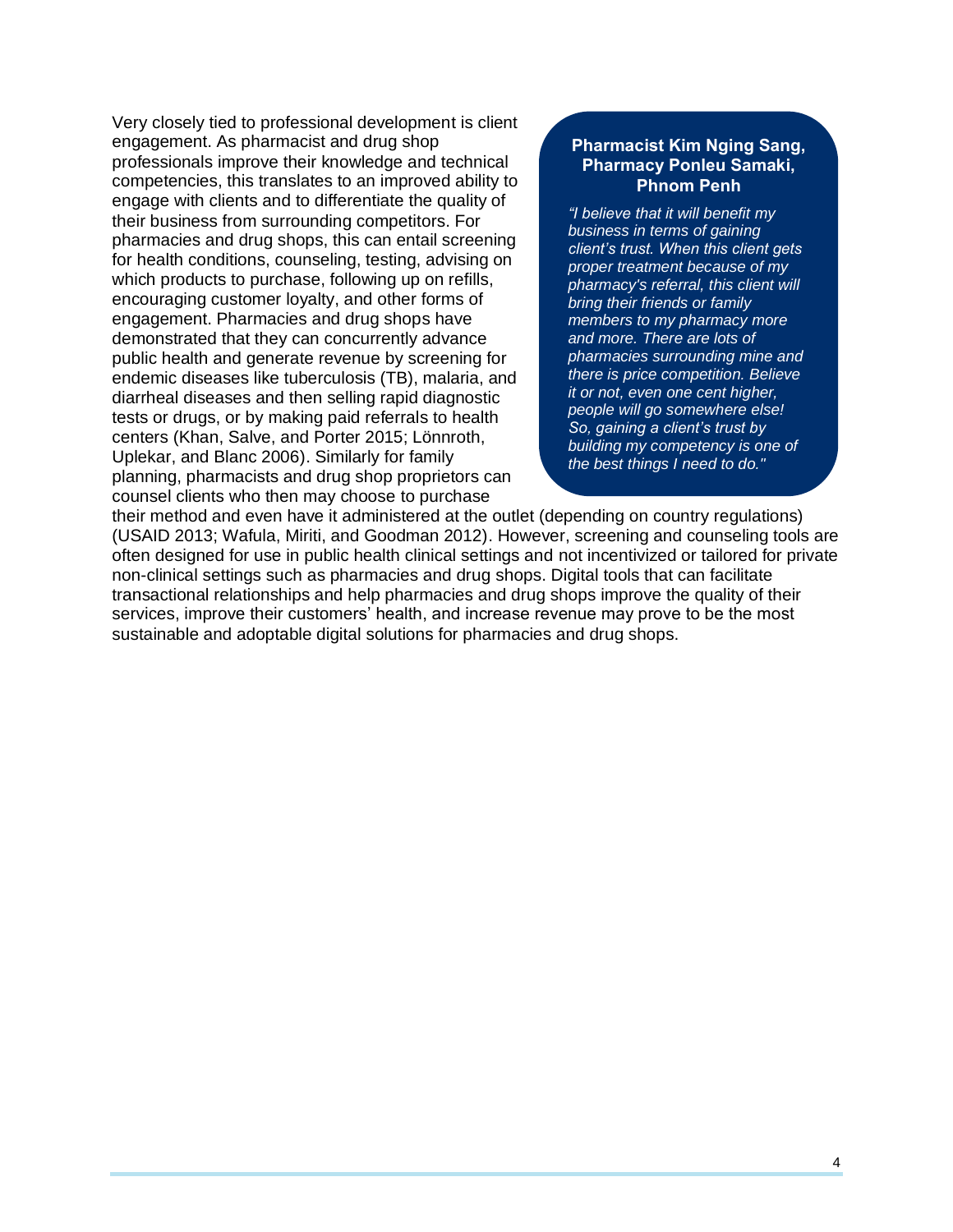## **SwipeRx: A digital network for pharmacists in Southeast Asia**

*Geographic presence: Cambodia, Indonesia, Malaysia, Philippines, Thailand, and Vietnam How to access: Google Play Store, Apple App Store Intended users: Pharmacists and pharmacy professionals Purpose: Professional development and client engagement Cost to user: Free Website: <https://www.mclinica.com/swiperx-pharmacy-trade-solutions/>*

Created by mClinica in 2017, SwipeRx is a mobile application that seeks to address

fragmentation of knowledge, practices, and systems in the pharmacy sector by bringing together the largest digital membership of pharmacy professionals in Southeast Asia. Pharmacy professionals can use SwipeRx for free to communicate with other pharmacy professionals, receive pharmacy-specific news and medicine-specific awareness campaigns, access customized features like screening and referral tools, complete accredited continuing professional education modules to renew their licenses, and participate in pharmacy-related research. As of 2021, more than 195,000 users from over 40,000 public and private pharmacies in Cambodia, Indonesia, Malaysia, Philippines, Thailand, and Vietnam have joined the SwipeRx network. mClinica is a technology start-up that is able to make SwipeRx free to pharmacy professionals because of its partnerships with public and private stakeholders who have a vested interest in the quality of pharmaceutical service provision as well as the data that the sector generates. In partnership with global health organizations and pharmaceutical companies, mClinica generates digital awareness and educational



content, operates e-referral systems, and collects market insights to improve quality of care at the pharmacy. In select markets, SwipeRx includes a digital supply chain function that enables pharmacies to access quality medicine for the best price.

While SwipeRx is currently only available to pharmacists in six Asian countries, this digital network model certainly has potential for replication in other regions and with other cadres of professionals such as drug shop proprietors. mClinica has also recognized opportunities to expand their offering into supply chain and patient engagement software for end-to-end digital solutions.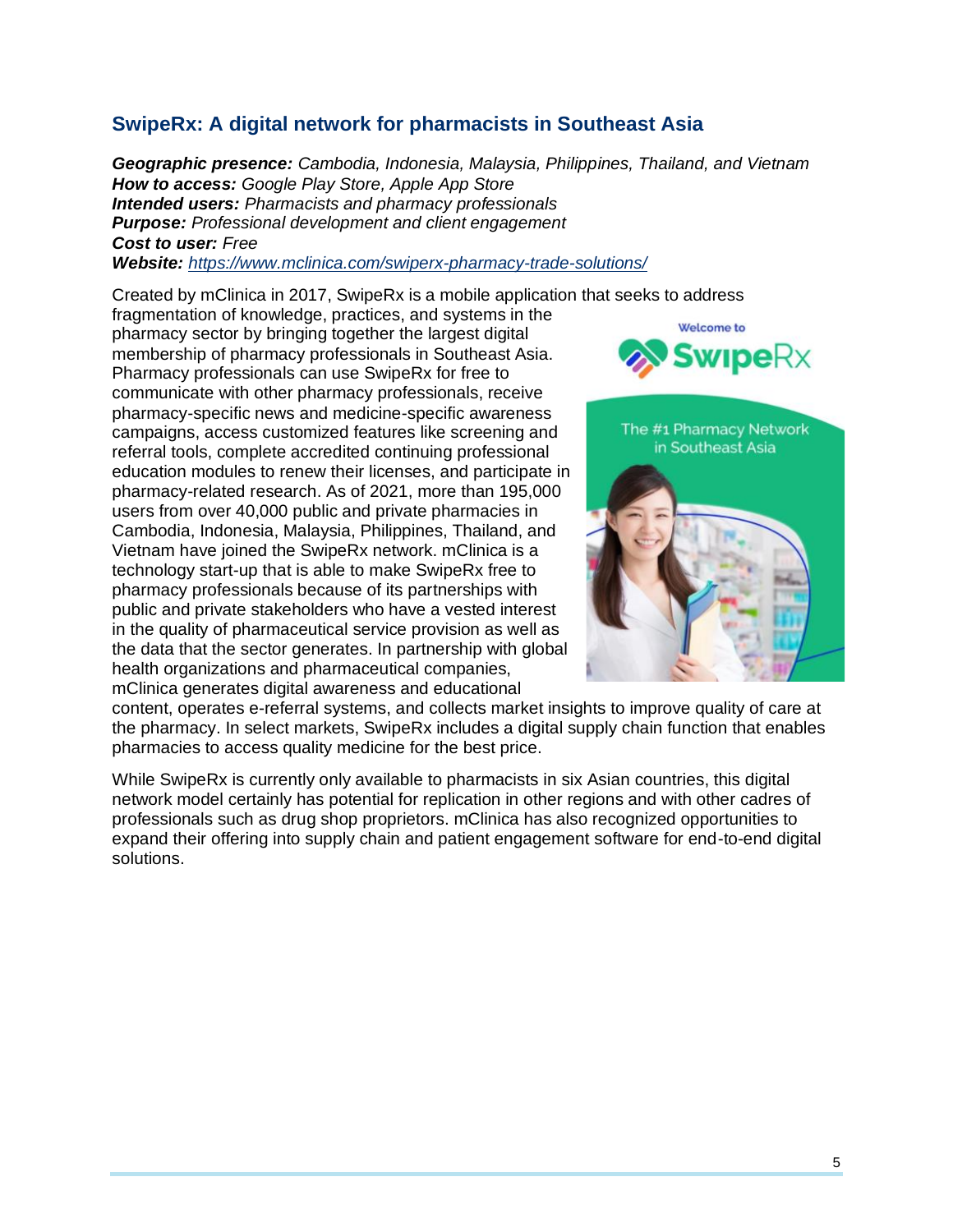#### **Pharmacist Cinta Suci Hasibuan, Pharmacy Manager, Apotek Ganda Jaya, Medan, Indonesia**

*"I use SwipeRx three or four times a week to use the drug tool, follow the newsfeed, and access CPD modules. What really helps me is the A-to-Z drug information feature—I use that feature to check drug dosage and how to dispense and counsel regarding correct use. Because of that, I can provide correct information to my patients. I also find the newsfeed and announcements posted on SwipeRx really helpful because I can keep myself up to date with the latest pharmacy-related information. The COVID-19 pandemic did not affect my ability to up level my knowledge and ability to collect CPD points because I can get those from online CPD modules through the SwipeRx app. Recently, I joined the SwipeRx e-Referral Program. With the program, I am now able to refer presumptive TB clients who come to my pharmacy to health facilities using a tool that is simple and very easy to use. Now, if a patient describes TB symptoms to me, they can no longer be treated with overthe-counter drugs purchased from pharmacy. As a pharmacist, I must refer them for further treatment to a health facility. I suggest expanding the referral tool so that we can apply it for health needs beyond TB. In addition to sending SMS reminder messages, I would like to be able to help patients make an online appointment at the referral facility."*

## **Redbird: Health monitoring in partnership with pharmacies**

#### *Geographic presence: Ghana*

*Access: Progressive web application Intended users: Pharmacists and pharmacy professionals Purpose: Client diagnosis and health monitoring Cost to user: Free software, at-cost hardware start-up fee, commodities purchased through Redbird Website: <https://redbird.co/>*



Redbird is a venture-backed for-profit company that partners with pharmacies to expand their choice of rapid testing for 10 chronic and acute conditions including anemia, diabetes, hypertension, obesity (body mass index and cholesterol), hepatitis B, malaria, typhoid, prostate cancer, and pregnancy. Pharmacies who opt into the Redbird Health Tech network agree to purchase diagnostic consumables exclusively from Redbird and in exchange receive the software, hardware, and training necessary to provide quality testing and manage patient records. Redbird also shares consumer insights with pharmacies. Patients can visit any Redbird pharmacy and the pharmacist can access their history and add new test results through a Redbird software-enabled tablet. Patients can also monitor their medical records via a progressive web-based "Health Passport" and receive short message service (SMS)-based alerts and referrals. Since its launch in 2018, the Redbird network has grown to more than 360 pharmacies in Ghana, mainly in Accra and Kumasi, and has recorded over 125,000 tests from more than 35,000 patients. The large volume of tests also gives Redbird more purchasing power with importers, which decreases the cost of consumables to pharmacists. Redbird chief executive, Patrick Beattie, noted that when they developed this business model, there was not much interest among pharmacies in paying for software as a service (SaaS). Instead, pharmacies found the exclusive purchase agreement for consumables appealing. Pharmacies that have opted into the Redbird network have typically already used at least one digital system in their practices (none was entirely paper based); however, Redbird noted that the systems are diverse and often customized, making it difficult to offer seamless integration with one dominant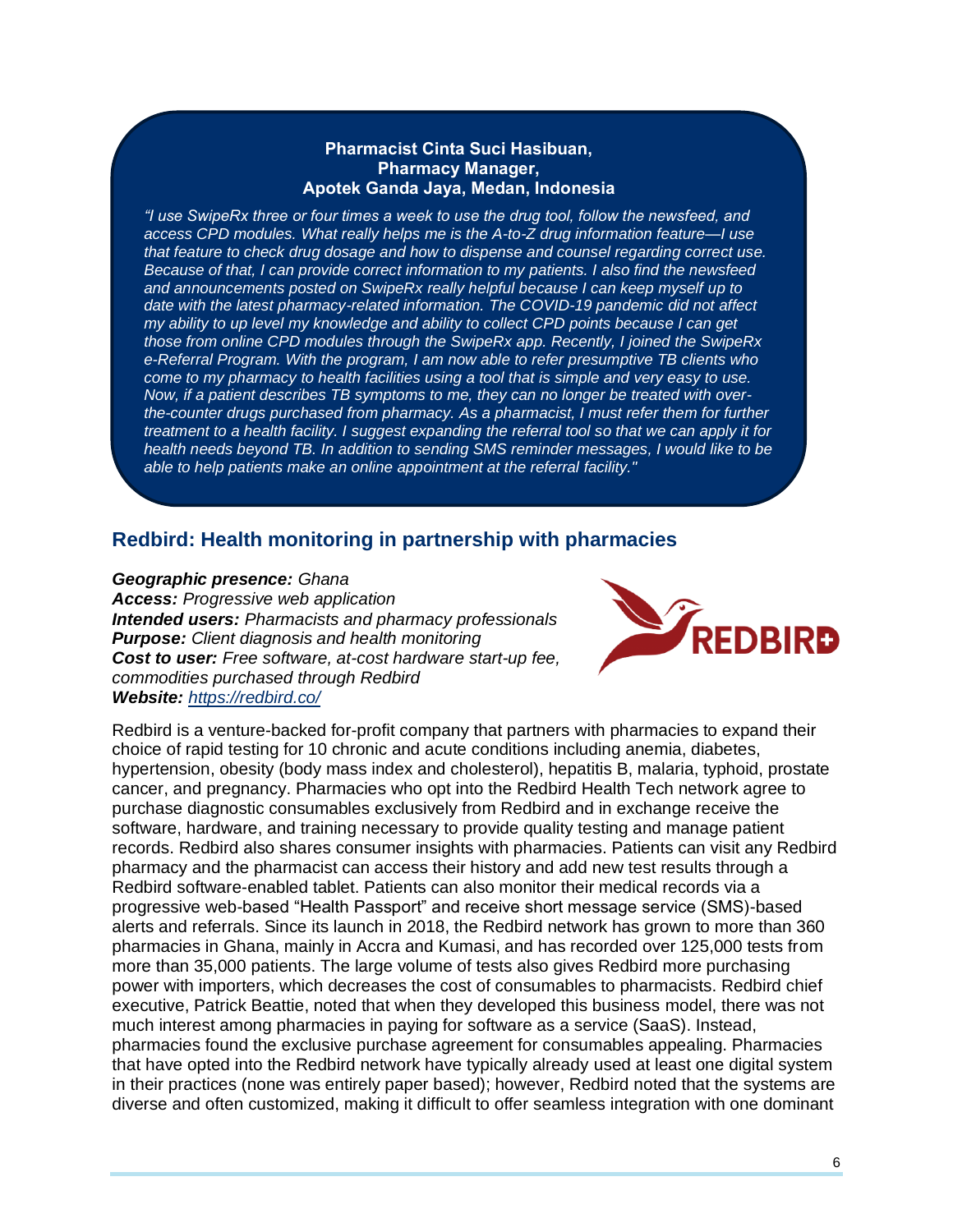technology partner. Currently, Redbird is only available to registered pharmacies, and drug shops are unable to participate. However, there are no restrictions on the sale of rapid diagnostics among drug shops in Ghana and this may offer an important market for future growth.

#### **Pharmacist Kwaku Ankamah, Lesson Pharmacy, Accra**

When Pharmacist Kwaku Ankamah took over Lesson Pharmacy in Accra from his parents in 2012, he had big plans for digitizing the core functions of the practice. In addition to introducing custom-made POS and inventory management software, Kwaku discovered Redbird, and decided to introduce this system as well since the business model was relatively low risk. In reflecting on his experience with Redbird from 2015 to 2021, Kwaku feels that it has significantly improved his business:

*"I had a lot of clients with chronic conditions like hypertension and diabetes. But when I introduced them to Redbird, it makes them come in regularly and I can keep clients here. They feel some attachment to this. They get SMS test results on their phones. They can come in any time and their information is readily available. In terms of commodities, Redbird is very competitive and cheap. The test I use the most is blood glucose. It flies out of the window. I don't do less than 10 tests every morning, then malaria tests, typhoid, hemoglobin, then hepatitis B. Tests can be used with any client at all. The fortunate thing is that I can easily register the person on the platform. Twenty to 30 percent of clients who are not in a hurry I can register. Those who can't wait or don't have their information, they will still register as an anonymous person to get results. I like that I can use the data too; it's not just for Redbird."*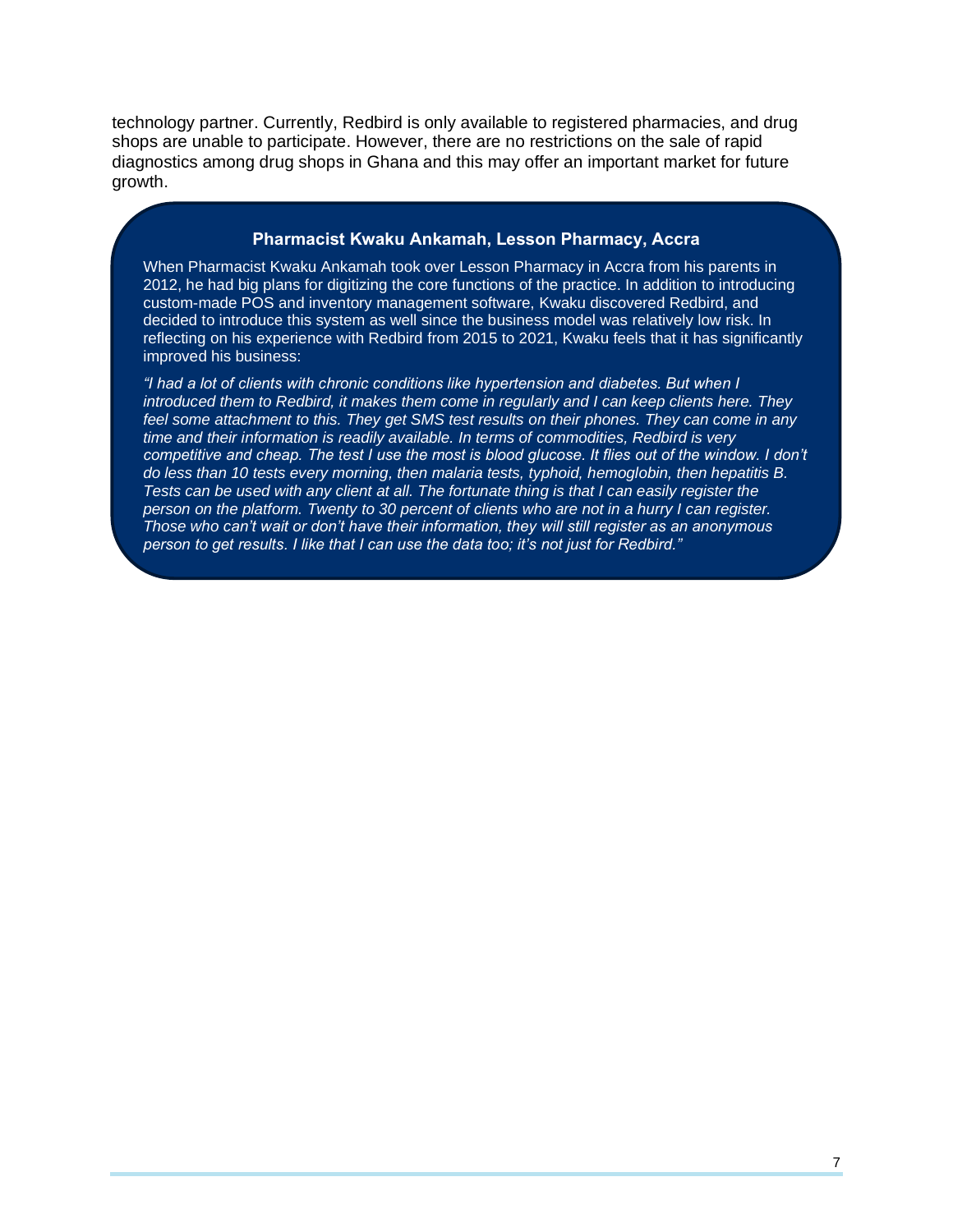# <span id="page-19-0"></span>Key Takeaways

A wide variety of digital solutions is available across markets in LMIC, with varying levels of uptake in each country. This brief provides a framework for understanding opportunities to leverage market-driven digital technologies to support and improve the operational functions of private pharmacies and drug shops. In speaking with numerous key informants, several recurring themes emerged. In this section, we discuss these key takeaways and implications for private and public stakeholders.

## **Digital solutions for pharmacies and drug shops are fragmented and small scale in LMIC**

Despite an explosion in the number and type of digital tools that have become available to private pharmacies and drug shops in the last decade, the adoption of these technologies remains relatively small scale. Outlets that do adopt supportive technologies tend to be larger facilities in urban areas, to have more resources and wealthier clientele, and to already have some familiarity with digital technology. Small, private, and independent health outlets in lastmile locales face numerous barriers to the adoption of supportive digital technologies, including a lack of infrastructure (electricity, network coverage), capacity, capital, and information.

The wide variety of digital solutions available in the market promotes healthy competition and innovation but also leads to a fragmented field where myriad systems are used for similar purposes. It is also difficult to assess and compare the quality and capacity of the digital tools. One irony is that marketing for digital tools is often still door-to-door and word-of-mouth, which requires substantial time to build up a strong client base.

From a public health perspective, fragmentation could make it difficult to seamlessly integrate private sector data with public sector logistics, health information, insurance, and surveillance systems in the future. One potential investment by donors, implementing partners, and private sector stakeholders could be a digital marketplace for health providers that provides simple. transparent, and credible assessments of the different tools in a country. This marketplace could increase awareness of and drive business to the digital solutions that offer the highest quality and the most accessibility. Donor-funded projects, social franchises, and implementing partners can also play a role to overcome the hurdles of initial adoption of technology by providing training, subsidies, and other incentives for adoption. For example, transparent digital systems make it easier for private outlets to invoice donors that can subsidize certain essential medicines like antiretroviral drugs or family planning products. In theory, the market-driven nature of the tools should help sustain that use even without subsidization as private outlets realize real financial gains from increased efficiency, quality, client satisfaction, and revenue.

### **The market for drug shop innovations is overlooked but full of potential**

While there is less uptake of digital tools among drug shops compared with pharmacies, drug shop stakeholders expressed enthusiasm about introducing supportive digital technologies into their businesses, particularly in the areas of financial management, procurement, and reporting. As noted earlier, many of the barriers to uptake are due to awareness, capacity, and capital among drug shop proprietors. But there are supply-side barriers as well. Many commercial digital health innovators have not yet recognized the drug shop market potential. Commercial innovators have focused on pharmacies that are more organized, sell a wider range of approved products, and often sell at larger volumes. Despite this, several digital health innovators did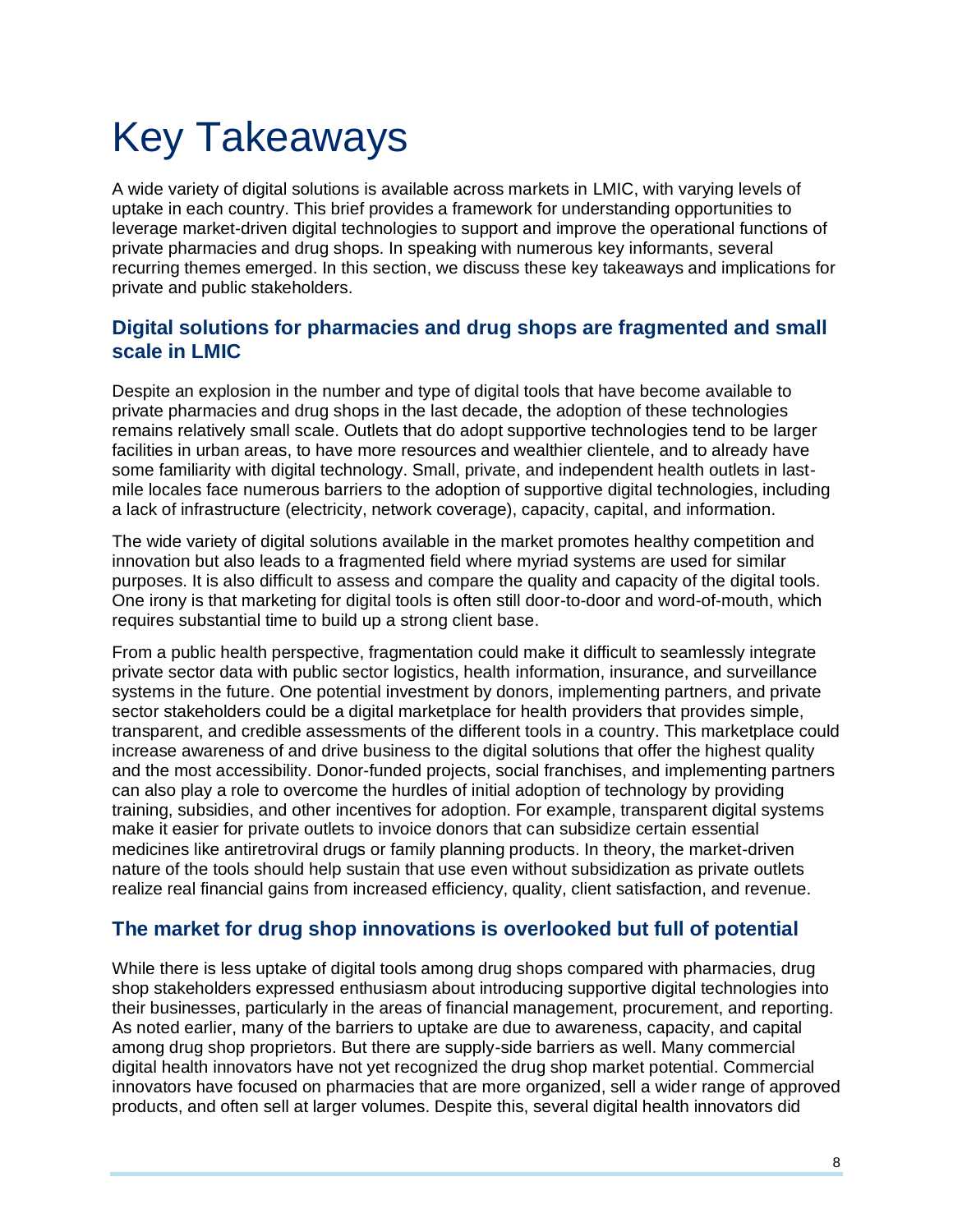acknowledge that their products would eventually flow down market to become more accessible to drug shops. At the same time, drug shops have been the focus of international donors and the development sector, which may unintentionally edge out some of the commercial competition. Much of the technology that has been developed for drug shops specifically has been a result of donor-driven initiatives and has not been designed with profit or revenue generation in mind. However, donors are beginning to emphasize the need for locally led digital innovation and private sector business models that can sustainably scale beyond project periods. Commercial innovators should take note and capitalize on this largely untapped market.

# **Pharmacies vs. drug shops: Differences in technology needs**

While there is substantial overlap in the attributes and functions of pharmacies and drug shops, there are also several distinctions that affect the ways in which the two types of businesses engage with technology. Because pharmacies are more specialized and regulated than drug shops, pharmacies tend to be more formal, organized, and are earlier adopters of digital solutions. At the outset, the capacity of pharmacists and their staff to adopt digital technologies tends to be higher and they have more resources and space for technology. This also may mean that pharmacies may be more interested

#### **Salum Kitika, Chairman of Pwani Regional ADDO Association**

"Pharmacy systems typically use desktops and laptops. ADDOs need a tablet or iPad-type approach so that business owners can sync and view their data from wherever. But tablets are easy to steal compared to desktops—the latter have better security."

in software that they can use on a desktop or laptop instead of a mobile device. Drug shops are more likely to want a mobile-enabled digital tool, but this comes with risks: phones and tablets are easier to steal and therefore must come with theft prevention accessories such as a locking tablet stand.

Private pharmacists and drug shop proprietors often must decide whether to adopt an end-toend digital system or a product with a specialized function. Larger facilities with greater capacity (often pharmacies) may prefer a more holistic system. Indeed, the digital innovations that have high potential for impact are those that seamlessly integrate POS, inventory management, procurement, and financial management functions. However, a drug shop may be overwhelmed and even deterred by the prospect of simultaneously digitizing every management function. Digital tools that offer an integrated yet modular approach to these functionalities may be preferable for smaller outlets, which are keen to introduce technologies at their own pace and to fill their most pressing needs. Digital innovators can also increase uptake of digital tools and expand their client base by building in offline functionality, optimizing for mobile, and designing simple, graphics-based interfaces.

### **Pharmacists want better tools for patient engagement**

Pharmacists expressed a keen interest in using digital tools to help them improve ongoing engagement and follow-up with their clients. In particular, pharmacists wanted software that supported client case management and allowed them to collect patient information that could support follow-up initiatives and continuity of care in the community. This type of digital solution would be similar to electronic medical records but would use a more interactive format so that pharmacists could build relationships with clients based on their chronic conditions, medications, and adherence. Pharmacists felt that this type of digital solution would improve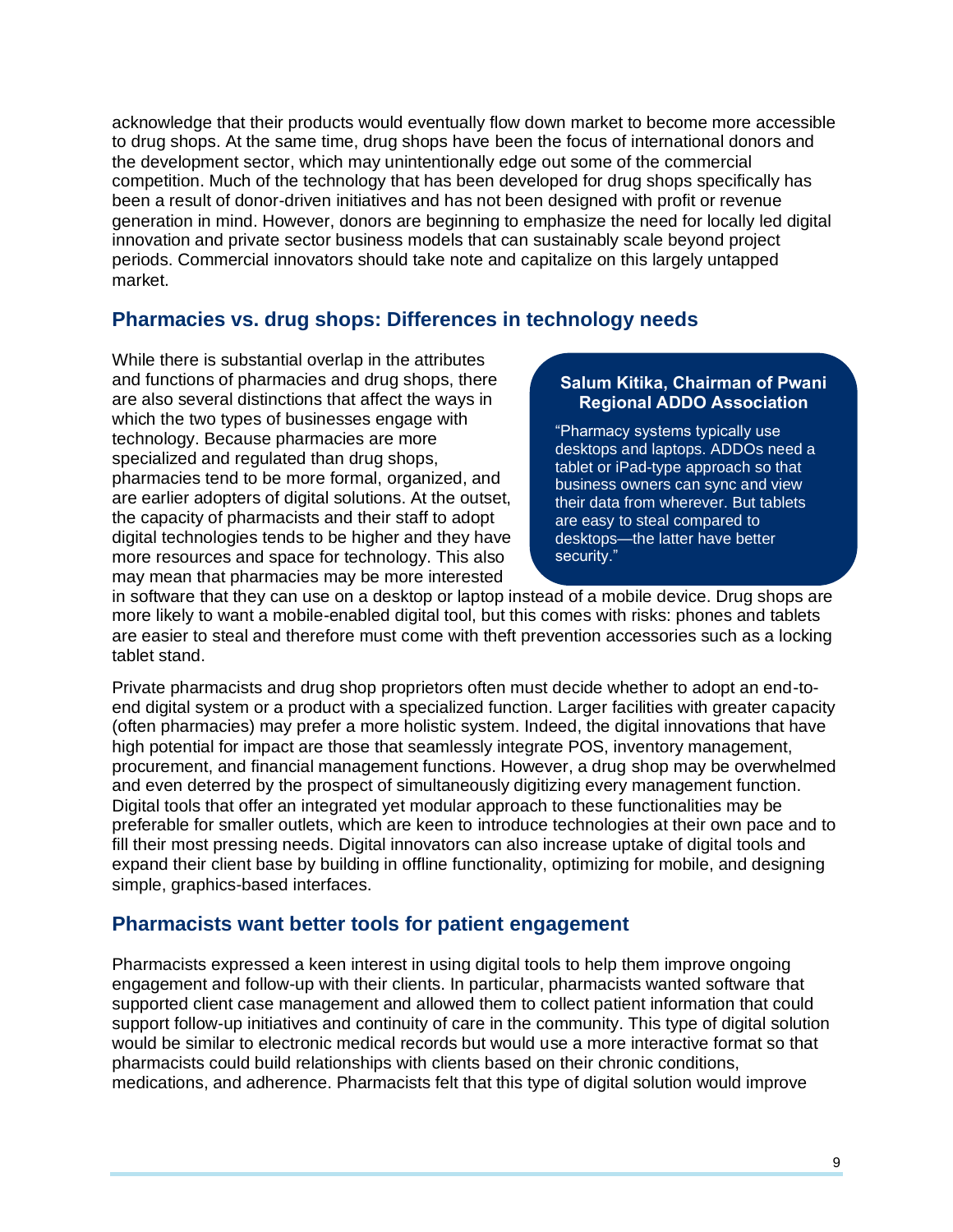both the health and satisfaction of their clients and their own bottom line, as clients were timelier about refilling prescriptions and visiting the pharmacies.

"Lately I've been thinking about how we can incorporate automatic reminders for us pharmacists to call our clients, especially clients with co-morbidities and chronic conditions. Those ones need to be followed more of the time and reminders would be really helpful."

Pharmacist Kwaku Ankamah, Lesson Pharmacy, Ghana

"As a pharmacist, I would like to have more patient engagement software with medication management. I would like to hear about any software for that."

Pharmacist Sunil Koju, Astamangal Pharmacy, Nepal

# **The cost structure of digital solutions matter**

Smaller, private pharmacies and drug shops are incredibly price sensitive, and most are unwilling to pay upfront or ongoing costs for digital solutions unless there is an immediately apparent operational or financial payoff. Digital innovators that have developed alternative revenue models that avoid these outright costs are much more appealing to small, independent outlets, which struggle to raise capital for innovations and improvements. Acceptable revenue models include exclusive procurement agreements, the sale of market data, and direct access to specific cadres. All of the drug shop proprietors and pharmacists in LMIC who provided input to this brief opted for a free version of the digital solution, where available, and specifically adopted the technology because there was limited financial risk involved. Some stakeholders voiced a willingness to pay a one-time fee for hardware or said that they would consider a paid version in the future if the benefit was clear.

### **There are tradeoffs between tailoring digital platforms to a national or regional market**

While it is tempting to laud digital innovators who are able to "reach scale" by creating a product or service that can be, with only minor modifications, launched regionally (say sub-Saharan Africa) rather than just nationally (say, Kenya), there are tradeoffs to offering a more scalable generalized product vs. one that responds to the nuances of a specific market. Unless there are similar regulations in place across countries in a region, a lot of work must be done to ensure that digital applications comply with all the rules and regulations specific to each country. One challenge specific to the health market comprises the rules around the sales and administration of certain health products. For example, the ability of pharmacies and drug shops to administer rapid diagnostic tests, counsel on family planning, and sell/administer family planning products varies widely from country to country. Some digital innovators choose a broader approach, hoping to serve a greater number of markets with more generalized products. This scale can help subsidize the development of new and innovative features, but the tools themselves may not be as responsive to national rules and systems, particularly if pharmacists or drug shop proprietors do not pay to customize the tools.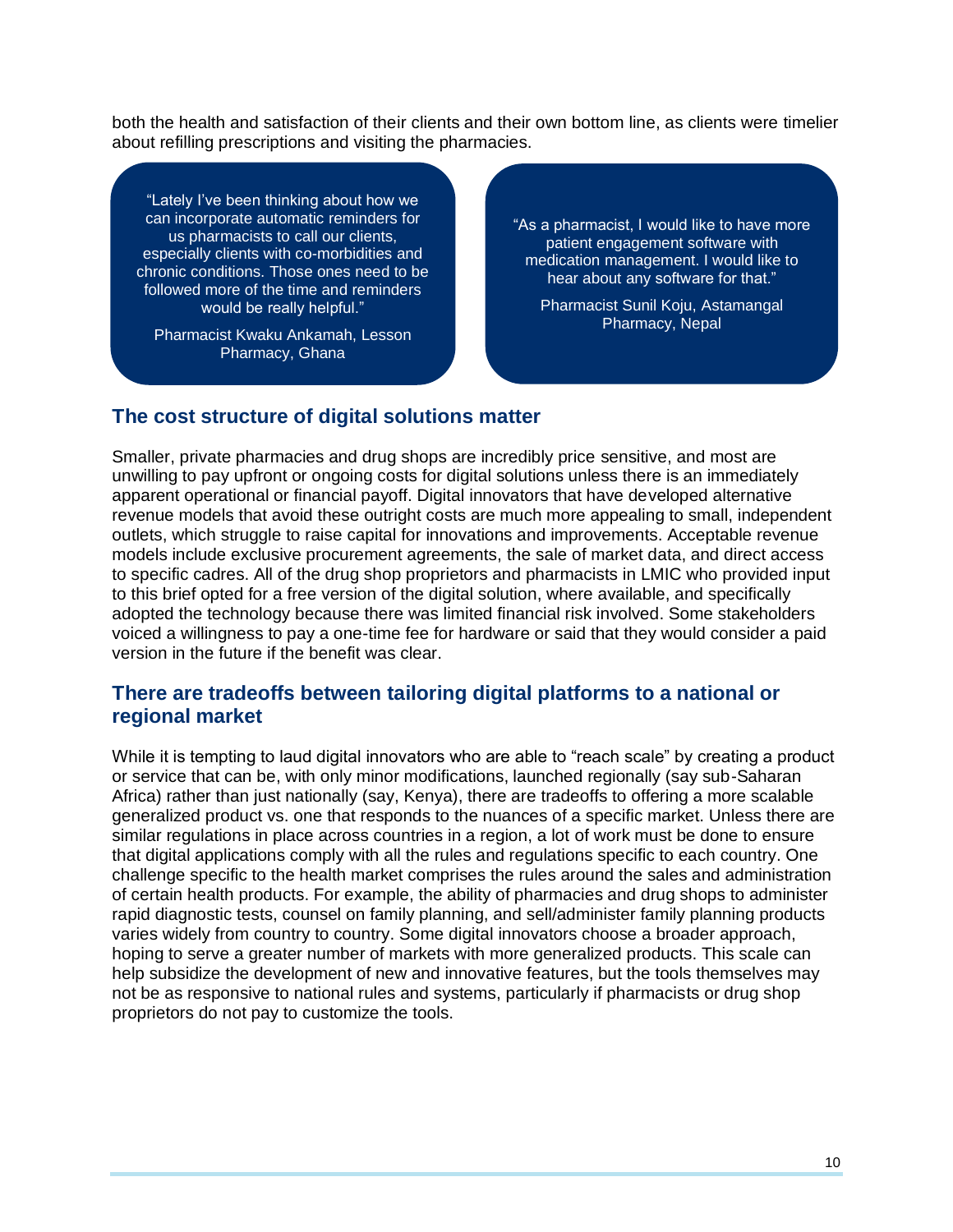### **There are gaps where new market-based digital approaches could play a supportive role**

Pharmacies and drug shops stakeholders noted two functionalities where they perceived a gap in responsive market-driven digital technologies: accounting and reporting. Paper-based accounting makes it hard for private pharmacies and drug shop proprietors to access financing. Financial institutions require long-standing, verifiable financial recordkeeping in order to offer credit to small and medium-sized health outlets, particularly those that do not have alternative collateral for loans. A recent SHOPS Plus report noted that the lack of access to finance is an important factor that drives stockouts at health outlets (Estevez and Griffith 2020). Without access to working capital, pharmacies and drug shops can struggle to maintain an adequate inventory of drugs and other supplies. Digital solutions can create access to financing in two innovative ways. The first is by offering upfront credit to outlets for the procurement of products, which they can pay back as they sell. This model, used by DrugStoc in Nigeria, relieves the demands on day-to-day capital so that pharmacies and drug shops can smooth their spending across other expenses as they generate revenue. The second way is by building an organized record of debits, credits, profits, and losses, which can ultimately serve as proof of the "credit worthiness" of the outlet at banks and microfinance institutions. While some digital tools offered basic accounting functions, many stakeholders noted that improved and integrated financial management and accounting tools would be a welcome addition to existing tools that focus on sales, inventory management, and procurement.

*"Financial management is the 'Uti wa mgongo' [*backbone of any business*]. ADDOs currently use manual, paper-based systems of recordkeeping – ledger books. This makes financial recordkeeping a challenge for ADDOs that digital technology could address. In particular, it would help with access to finance, as ADDOs would be able to value their business and present their financial position to financial institutions and access credits."*

Samuel Biganio, Chairman of Nyamagana District ADDO Association, Tanzania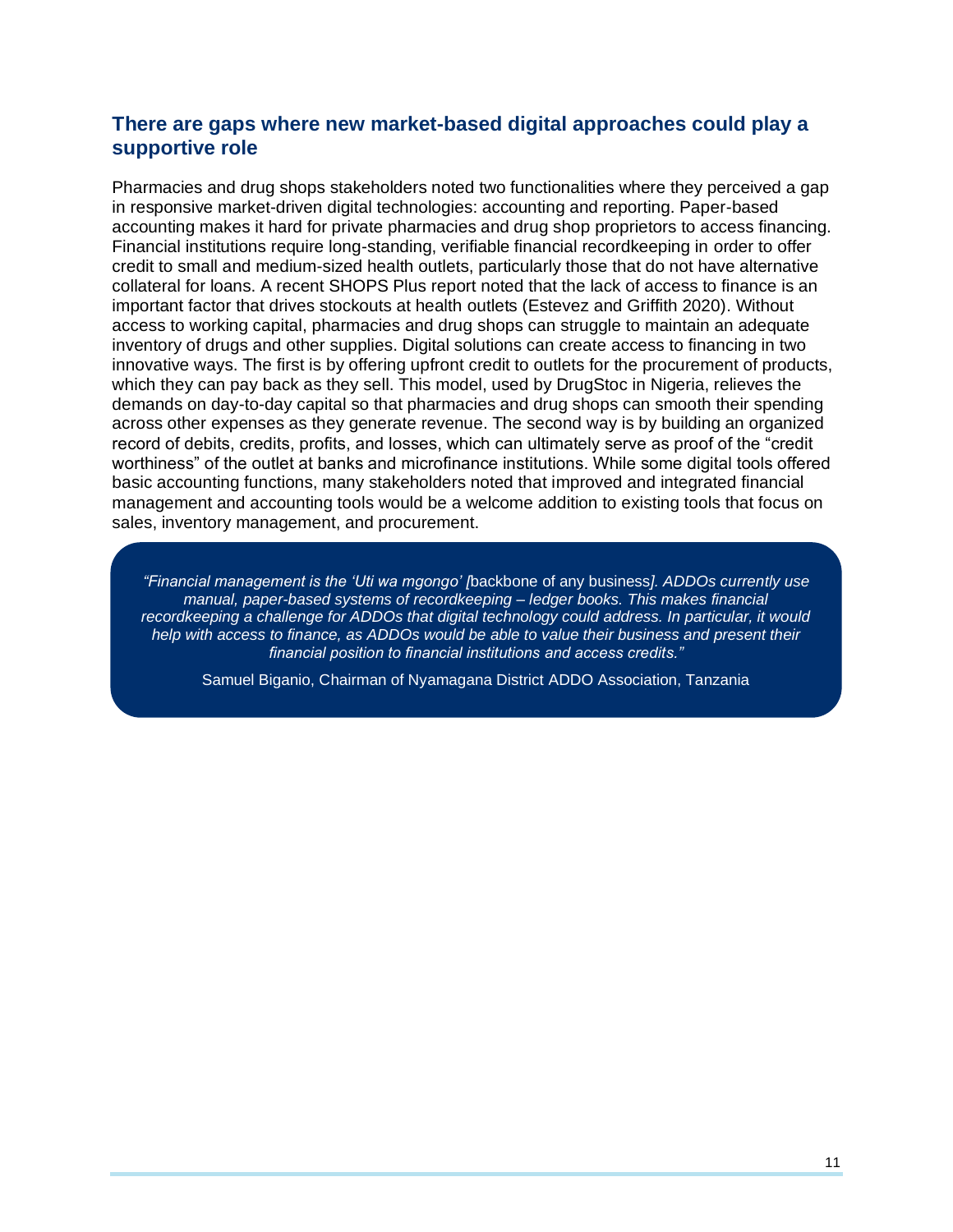A second gap was in market-driven routine reporting tools. Private sector reporting into national

health management information systems has become a priority for many national governments that want increased oversight of the entire health system. Because of this, a number of innovative digital reporting tools have been developed, tested, and implemented. However, there is a disconnect between the desires of ministries of health and the realities of private sector use of these tools. In country settings where regulations require reporting by private pharmacies and/or drug shops, these regulations are rarely incentivized or enforced (Bunyi 2019; Mangone and Romorini 2021). The business case has not been adequately made to busy, private pharmacists and drug shop proprietors on why they should participate in reporting and therefore many do not. While many digital reporting tools are well suited to the task of reporting in last-mile facilities, they are typically only used in the context of donorfunded projects, which provide only temporary financial and other incentives to pharmacists and drug shops proprietors. Despite this, there is recognition even among pharmacists and

"Digital reporting tools can be helpful to ADDOs in two ways: In the first case, disease surveillance and dispensing data can identify trends in a particular area, helping ADDOs better prepare for and respond to market needs. In the second case, data collection and reporting can separate formal and proper running ADDOs from the quacks.

Pharmacy and drug shop associations also have an incentive to have their members using digital technology. It will help them in tracking their membership and their activities. Further, this membership data can be monetized by the association to partner with other companies like gas and mobile companies. Associations should play an active role in increasing adoption of approved digital solutions."

- Salum Kitika, Chairman of Pwani Regional ADDO Association

drug shops that there could be utility in receiving insights for this type of reporting. As the perceived value of private sector market data grows, there may be new opportunities to share or sell aggregated data and place-based consumer insights, which could drive greater development of private sector reporting systems.

# <span id="page-23-0"></span>**Conclusion**

As technology evolves and proliferates, there will be more opportunities to extend supportive digital tools to frontline private health outlets like pharmacies and drug shops that serve the most vulnerable and marginalized populations. Digital tools for sales, financial management, inventory management, procurement, professional development, and client engagement have extraordinary potential to improve the business and public health mandates of private, last-mile outlets. These tools significantly affect the efficiency, profitability, reliability, and quality of private health outlets. Stakeholders at private drug shops and small pharmacies are only just beginning to adopt digital tools for different operational functions and realize the benefits of digital transformation. It is clear that there is

#### **What would you need to start using digital tools to manage your business?**

1. Human resources: Computer skills, English language, drug knowledge

2. Financial support to cover system costs: Annual fee, monthly maintenance

3. Pharmacy context and client behavior: If we set up our pharmacy full of digital systems/tools, we need to ensure our clients are ready for this. The pharmacies in Cambodia are not yet digitized for this reason, but as things change, we need to be ready.

- Pharmacist Kim Nging Sang, Pharmacy Ponleu Samaki, Phnom Penh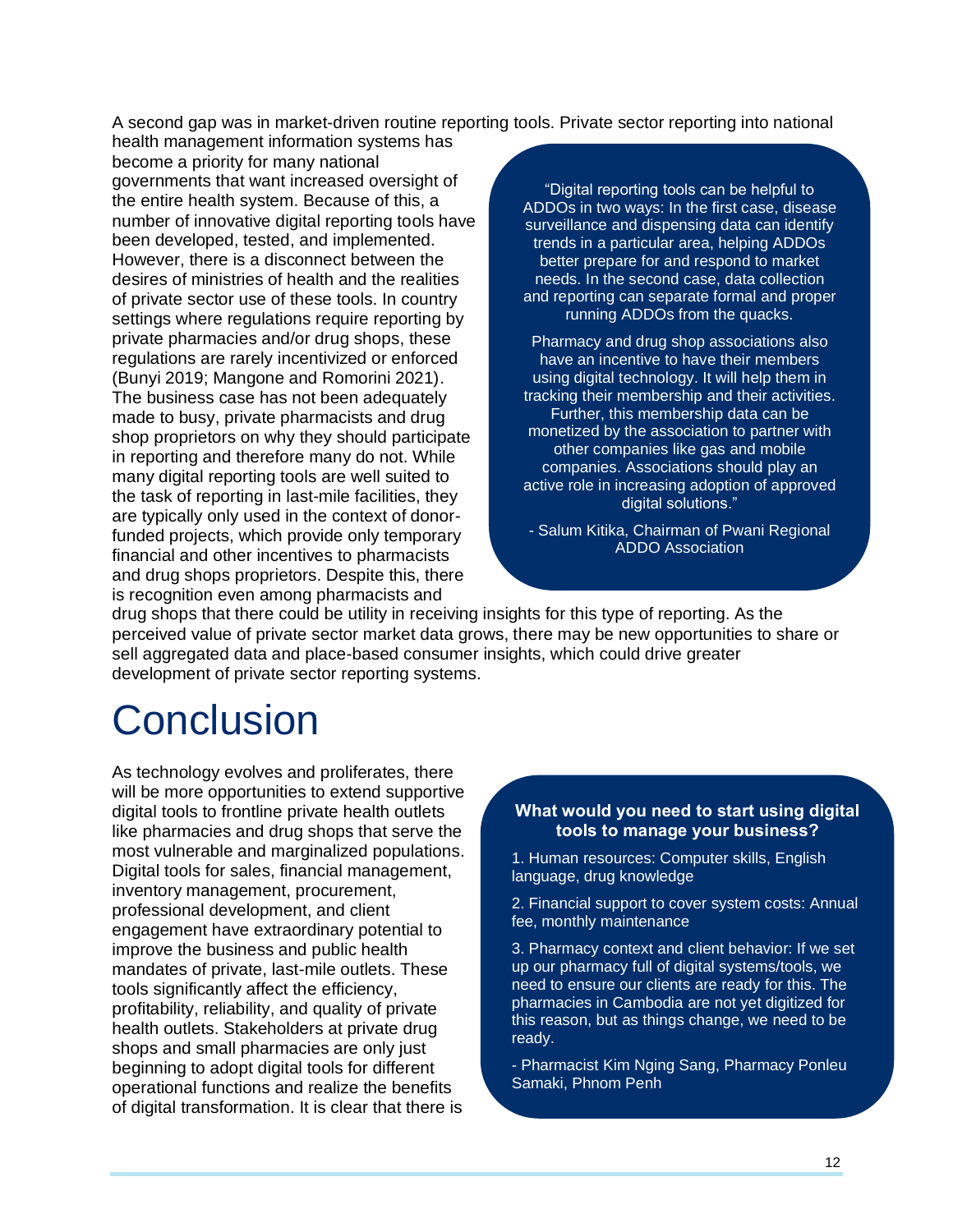a need for additional investments in both the digital tools and in the intended users of these tools. Market-driven digital tools that focus on the business case and integrate multiple functions in a modular fashion are needed. Existing tools need to be adapted in response to user feedback and evolving requirements. Digital innovators need guidance to help them recognize important market potential of small pharmacies and drug shops. Finally, pharmacies, and especially drug shops, still need support from donors and implementing partners to build their capacity and demand for these tools, improve the enabling environment, and generate complementary client demand in the markets in which they work. Working together, public, and private stakeholders can accelerate a digital transformation among private pharmacies and drug shops that will ultimately improve their ability to participate in, contribute to, and benefit from the public health system.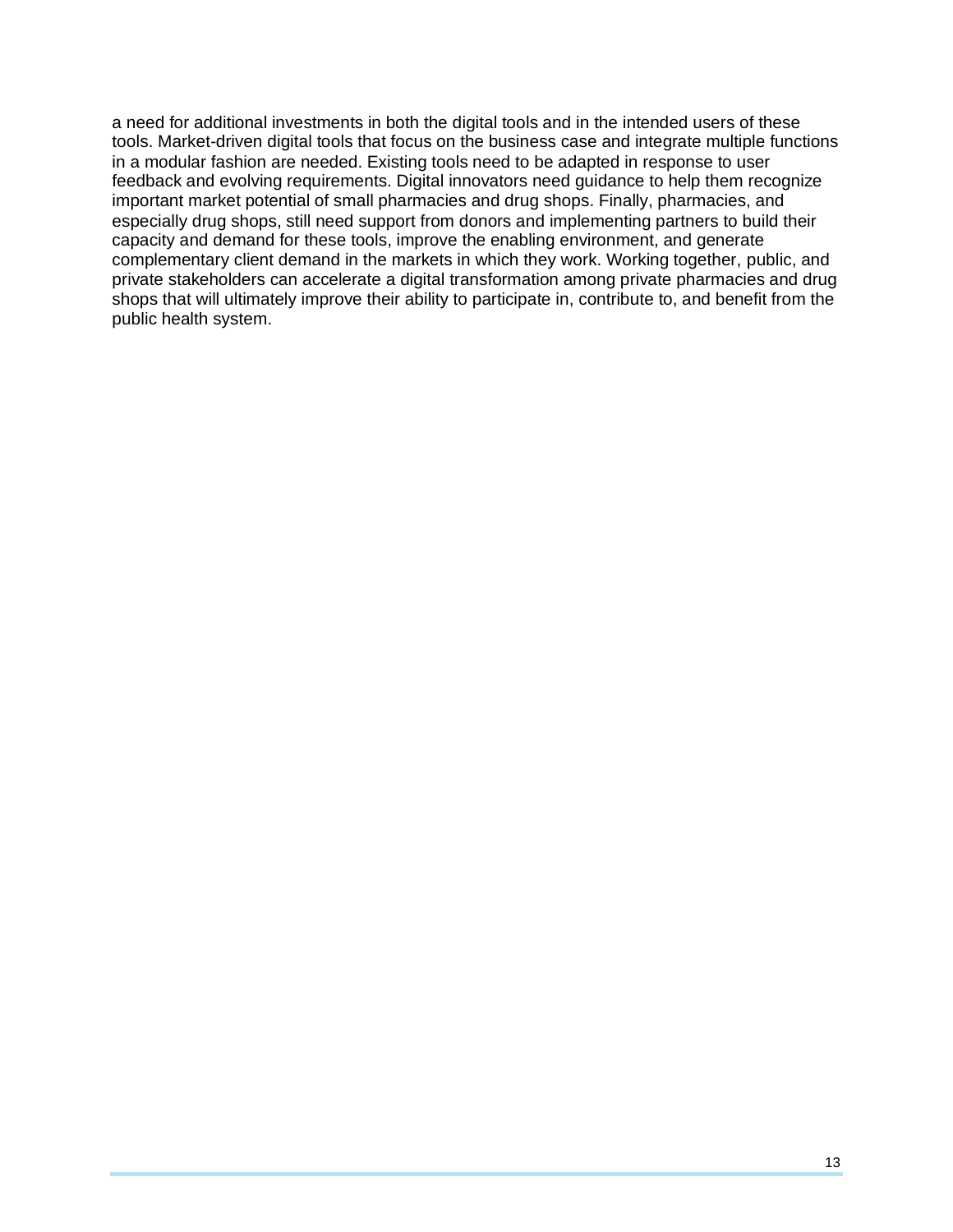# <span id="page-25-0"></span>References

- Bradley, Sarah E. K., Lauren Rosapep, and Tess Shiras. 2018. *Sources for Sick Child Care in 24 USAID Priority Countries*. Rockville, MD: Sustaining Health Outcomes in the Private Sector Project, Abt Associates. https://www.shopsplusproject.org/sites/default/files/resources/Sources for Sick Child Care in 24 Priority Countries.pdf
- Bunyi, M. 2019. *SHOPS Plus Pilot on Private Sector Pharmacies Reporting into DHIS2: Final Report*. Rockville, MD: Sustaining Health Outcomes in the Private Sector Project, Abt Associates. https://www.shopsplusproject.org/resource-center/shops-plus-pilot-privatesector-pharmacies-reporting-dhis2-final-report
- Combet, V., S. Callahan, and A. Sanchez. 2020. *Understanding the Growth of Pharmacy Chains in Latin America*. Rockville, MD: Sustaining Health Outcomes in the Private Sector Project, Abt Associates. https://www.shopsplusproject.org/resource-center/understandinggrowth-pharmacy-chains-latin-america
- Estevez, Ignacio, and Matthew Griffith. 2020. *Innovative Financing Approaches for Increasing Pharmacy Inventory*. Rockville, MD: Sustaining Health Outcomes in the Private Sector Project, Abt Associates. https://www.shopsplusproject.org/sites/default/files/resources/SP\_Brief\_Fin-Pharm\_061620\_v07f-print\_Quick508ed.pdf
- Khan, M.S., S. Salve, and J.D.H. Porter. 2015. Engaging for-profit providers in TB control: Lessons learnt from initiatives in South Asia. *Health Policy and Planning* 30(10):1289– 1295. https://doi.org/10.1093/heapol/czu137
- Lönnroth, K., M. Uplekar, and L. Blanc. 2006. Hard gains through soft contracts: Productive engagement of private providers in tuberculosis control. In *Bulletin of the World Health Organization* 84(11):876–883). https://doi.org/10.2471/BLT.06.029983
- Mangone, Emily, and Sarah Romorini. 2021. *Private Sector Engagement in National Health Management Information Systems Barriers, Strategies, and Global Case Studies.*  Rockville, MD: Sustaining Health Outcomes in the Private Sector Project, Abt Associates. https://shopsplusproject.org/sites/default/files/resources/Private Sector Engagement in National HMIS\_Barriers%2C Strategies%2C and Global Case Studies.pdf
- Miller, R., and C. Goodman. 2016. Performance of retail pharmacies in low- and middle-income Asian settings: a systematic review. *Health Policy and Planning* 31(7):940–953. https://doi.org/10.1093/heapol/czw007
- SHOPS Plus. 2020. *Private Sector Counts | Where do women obtain their modern contraception | Source*. Rockville, MD: Sustaining Health Outcomes in the Private Sector Project, Abt Associates. https://www.privatesectorcounts.org/familyplanning/prevalence.html#source1
- USAID. June 2013. *High-Impact Practices in Family Planning (HIP). Drug Shops and Pharmacies: Sources for family planning commodities and information.* Washington, DC: United States Agency for International Development. https://fphighimpactpractices.org/briefs/drug-shops-and-pharmacies/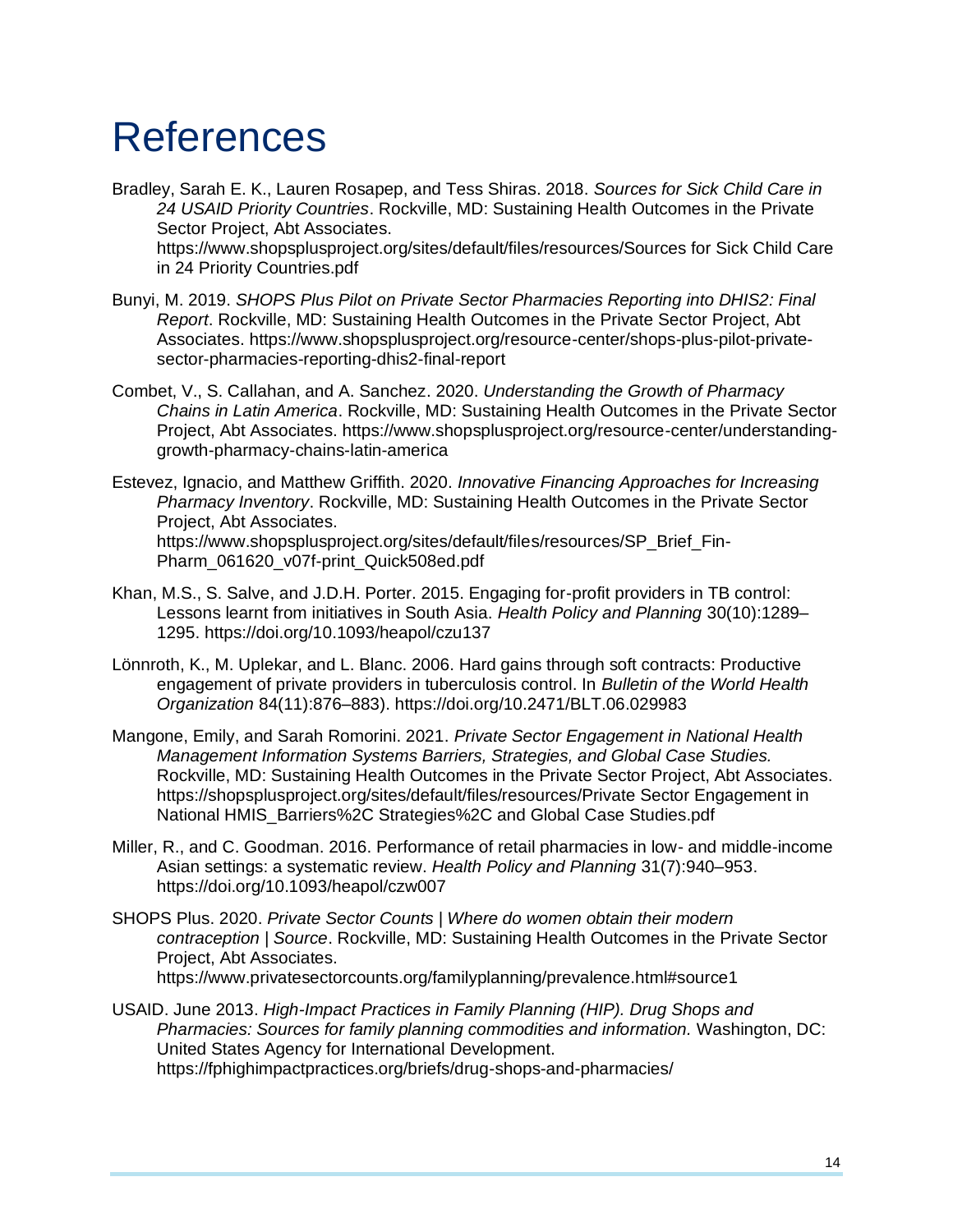Wafula, F.N., E.M. Miriti, and C.A. Goodman. 2012. "Examining characteristics, knowledge and regulatory practices of specialized drug shops in Sub-Saharan Africa: A systematic review of the literature." *BioMed Central (BMC) Health Services Research* 12(1):223. https://doi.org/10.1186/1472-6963-12-223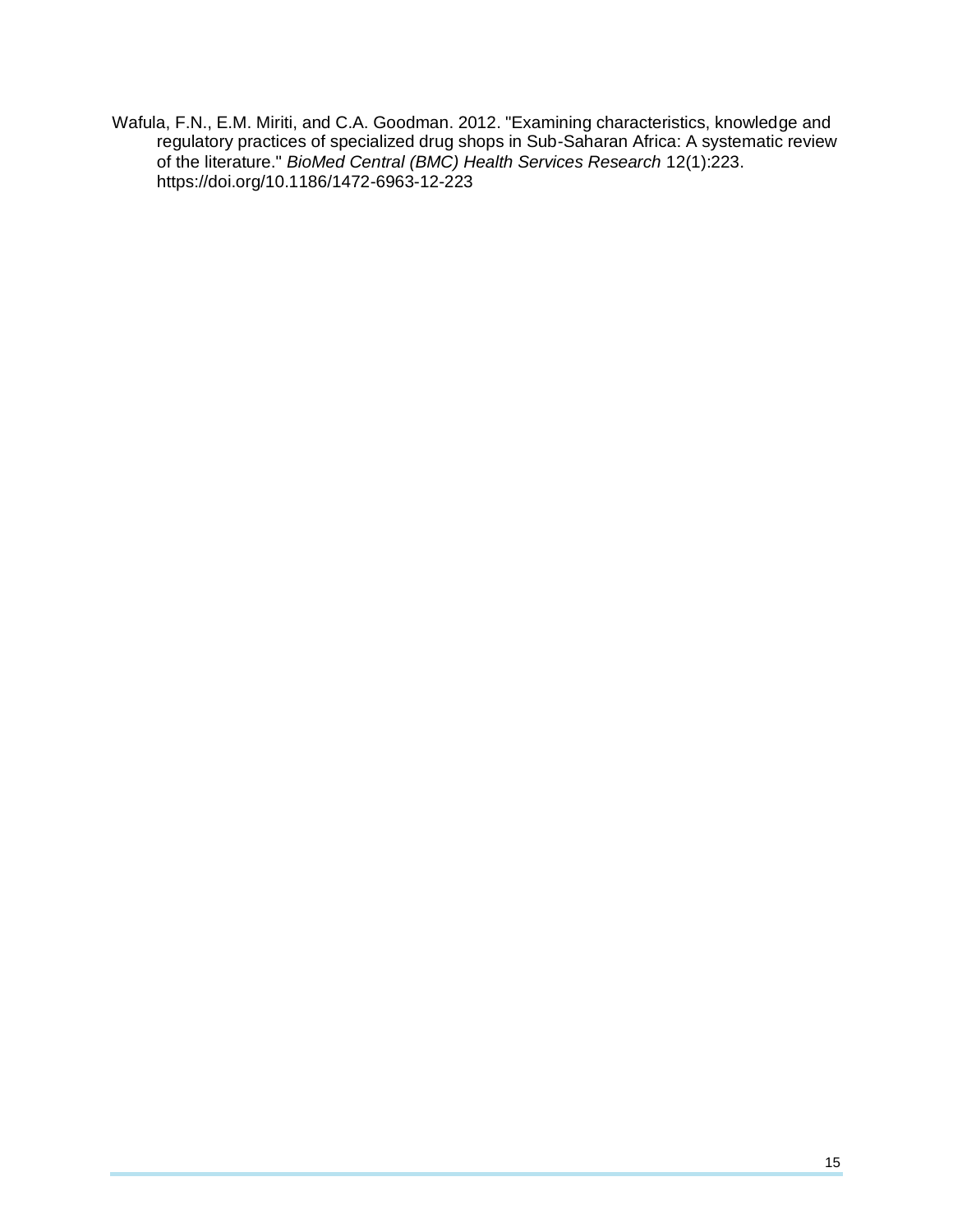# <span id="page-27-0"></span>Annex. Key Informants

| <b>Stakeholder Name and Title</b>                                                                                                                                                                    | <b>Organization [Innovation]</b>                                            | <b>Organizational</b><br><b>Presence</b>                             |
|------------------------------------------------------------------------------------------------------------------------------------------------------------------------------------------------------|-----------------------------------------------------------------------------|----------------------------------------------------------------------|
| Samuel Biganio, Chairman                                                                                                                                                                             | Nyamagana District ADDO Association                                         | Tanzania                                                             |
| Salum Kitika, Chairman                                                                                                                                                                               | Pwani Regional ADDO Association                                             | Tanzania                                                             |
| Ogheneovo Ugbebor, Registered<br><b>Pharmacist and Deputy Team</b><br>Leader                                                                                                                         | Palladium                                                                   | Nigeria                                                              |
| Najib Bello, Community<br>Pharmacist                                                                                                                                                                 | Najbel Pharmacy                                                             | Nigeria                                                              |
| Safinat Isa, Community<br>Pharmacist                                                                                                                                                                 |                                                                             | Nigeria                                                              |
| Isa Bala, PPMV                                                                                                                                                                                       |                                                                             | Nigeria                                                              |
| Folashade Ojeleke, Proprietor                                                                                                                                                                        | Damilat PMS PPMV                                                            | Nigeria                                                              |
| Kenzie Harder, Pharmacy<br>Manager                                                                                                                                                                   | <b>SafeNetRx</b>                                                            | <b>United States</b>                                                 |
| Lakshmi Radhakrishnan,<br><b>Business Development</b><br>Anand Sethuraman, Founder and<br>CEO                                                                                                        | Vanuston Intelligence Pvt Ltd [Medeil<br><b>Pharmacy Management System]</b> | India                                                                |
| Michael Ajiffa, Lead Pharmacist<br>and Director                                                                                                                                                      | Field Intelligence [Shelflife]                                              | Kenya                                                                |
| Ernest Jura, CEO and Founder                                                                                                                                                                         | CollabMed                                                                   | Kenya                                                                |
| Farouk Meralli, CEO<br>Josselyn Neukom, Vice President<br>Public Health                                                                                                                              | mClinica [SwipeRx]                                                          | Cambodia, Indonesia,<br>Malaysia, Philippines,<br>Vietnam, Thailand, |
| Daniel Mutambi, CEO                                                                                                                                                                                  | <b>DawaPay</b>                                                              | Kenya                                                                |
| Chibuzo Opara, CEO<br>Adham Yehia, Co-founder<br>Christopher Abhulimhen, Client<br>Growth and Marketing Manager                                                                                      | <b>DrugStoc</b>                                                             | Nigeria                                                              |
| Dr. Stanley Njoroge                                                                                                                                                                                  | Health Strat [QualiPharm]                                                   | Kenya                                                                |
| Elizabeth Nzisa                                                                                                                                                                                      | <b>Core Based Solutions [PhamaCore]</b>                                     | Kenya                                                                |
| Daniella Munene, CEO                                                                                                                                                                                 | Pharmaceutical Society of Kenya                                             | Kenya                                                                |
| Anna Wilet, Itel                                                                                                                                                                                     | Pharmaceutical Society of Namibia                                           | Namibia                                                              |
| Sunil Koju, Pharmacist and<br>Director                                                                                                                                                               | Astamangal Pharmacy                                                         | Nepal                                                                |
| Patrick Beattie, CEO                                                                                                                                                                                 | Redbird [Redbird]                                                           | Ghana                                                                |
| Nana Frimpong, VP for Africa                                                                                                                                                                         | Vezeeta                                                                     | Egypt                                                                |
| Alassane Kagamate, Supply<br>Chain Manager, Cote d'Ivoire<br>Ben Traore, Software Engineer<br>and Project Management, Cote<br>d'Ivoire<br>Gary Willetts, Director of<br><b>Sustainable Solutions</b> | mSupply                                                                     | Cote d'Ivoire, Nepal,<br>New Zealand, Global                         |
| Meg McLaughlin, Director of<br>Research and Implementation                                                                                                                                           | <b>THINKMD</b>                                                              | Kenya, Tanzania                                                      |
| Daniel Rosen, Managing Director<br>of New Business                                                                                                                                                   | Maisha Meds                                                                 | Ethiopia, Kenya,<br>Nigeria, Uganda,<br>Tanzania, and Zambia         |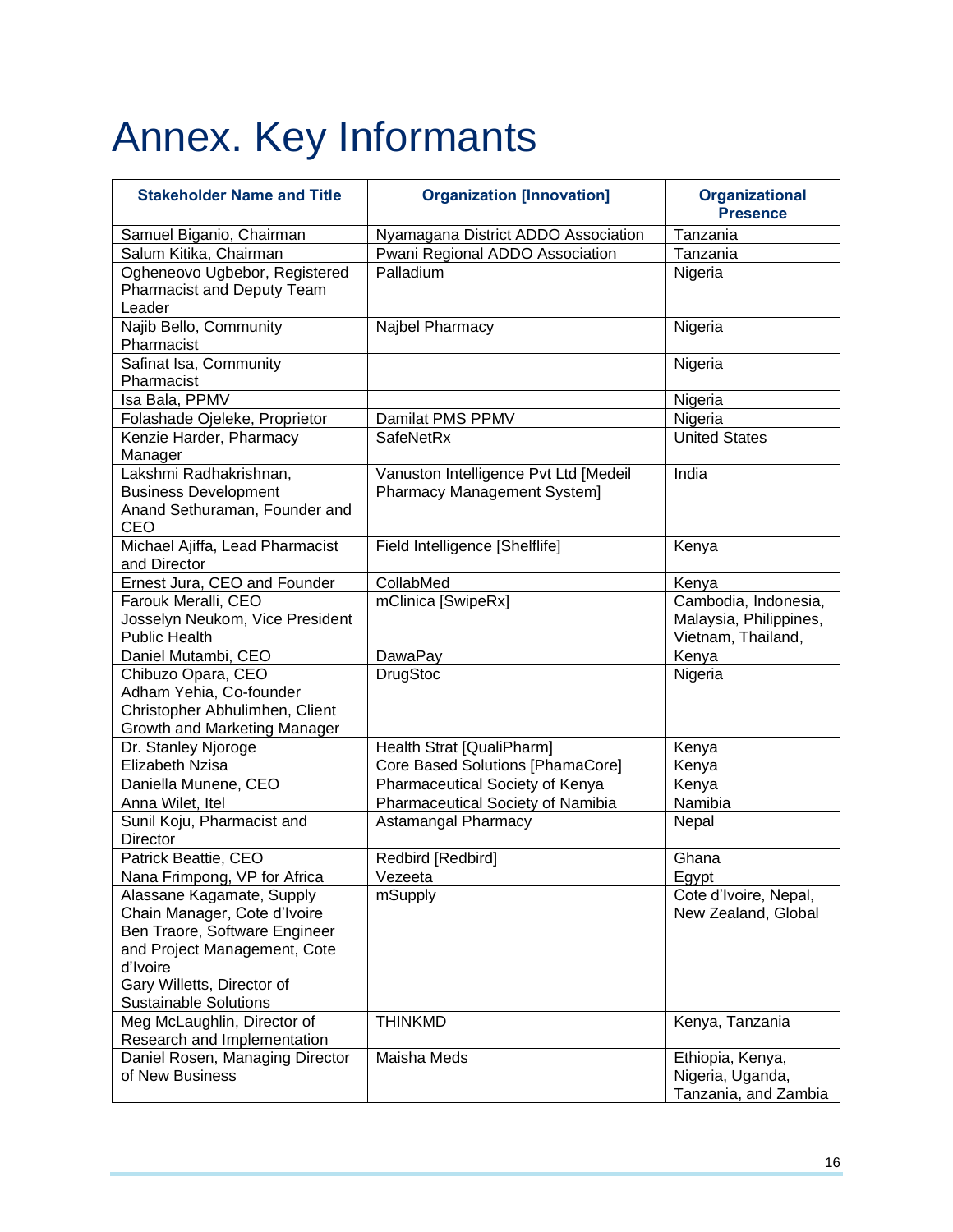| <b>Stakeholder Name and Title</b>                      | <b>Organization [Innovation]</b>        | <b>Organizational</b><br><b>Presence</b> |
|--------------------------------------------------------|-----------------------------------------|------------------------------------------|
| Jafary Liana, Pharmacist and<br>Consultant             | <b>Apotheker Consultancy</b>            | Tanzania                                 |
| Kwaku Ankamah, Pharmacist                              | Lesson Pharmacy                         | Ghana                                    |
| Dennis Sennyonjo, Chairman                             | National Drug Shop Advocacy Initiative  | Uganda                                   |
| Nicole Dagata, Health Informatics<br>Associate         | <b>Clinton Health Access Initiative</b> | <b>United States</b>                     |
| Adebola Adeyemi, Pharmacy<br>Manager                   | Jadanet Pharmacy                        | Nigeria                                  |
| Cinta Suci Hasibuan, Pharmacy<br>Manager               | Apotek Ganda Jaya                       | Indonesia                                |
| Kim Nging Sang<br><b>Pharmacist and Pharmacy Owner</b> | Pharmacy Ponleu Samaki                  | Cambodia                                 |